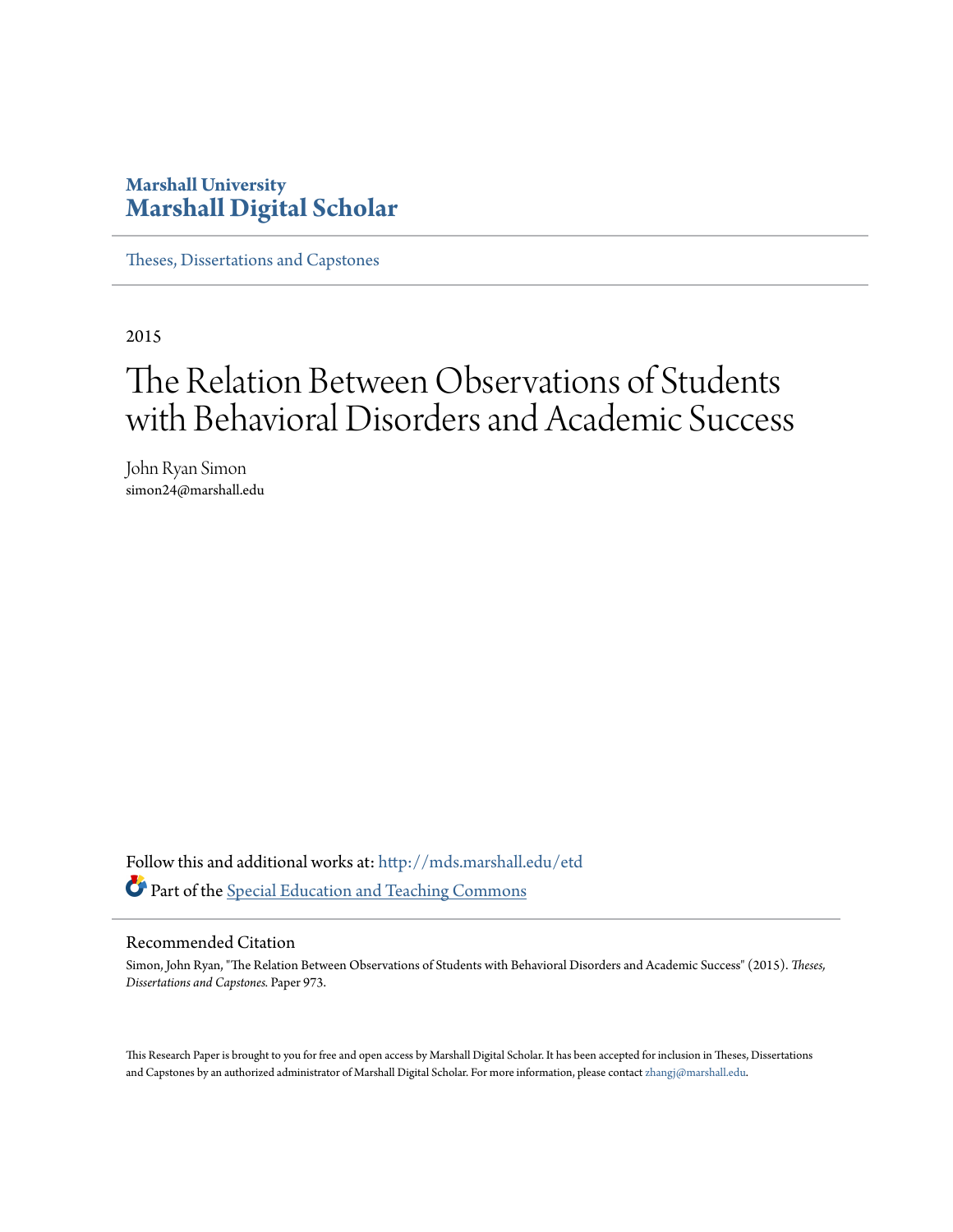The Relation Between Observations of Students with Behavioral Disorders and Academic

Success

Research Paper

Submitted to the Special Education Faculty of Marshall University College of Education and

Professional Development

In Partial Fulfillment of the Requirements for the Degree Master of Arts

By

John Ryan Simon

04/27/2015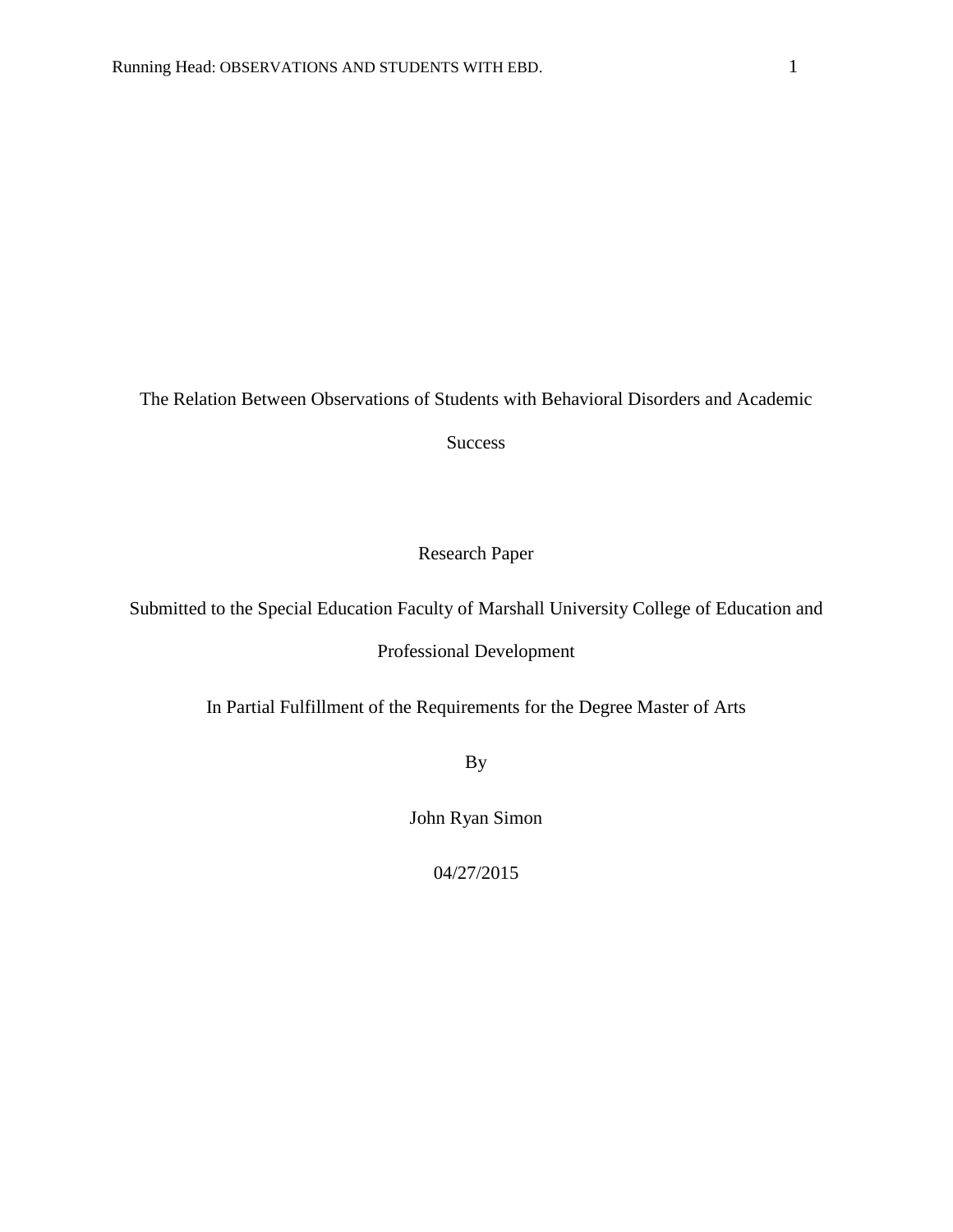# **TABLE OF CONTENTS**

| <b>CHAPTER II</b> |  |
|-------------------|--|
|                   |  |
|                   |  |
|                   |  |
|                   |  |
|                   |  |
|                   |  |
|                   |  |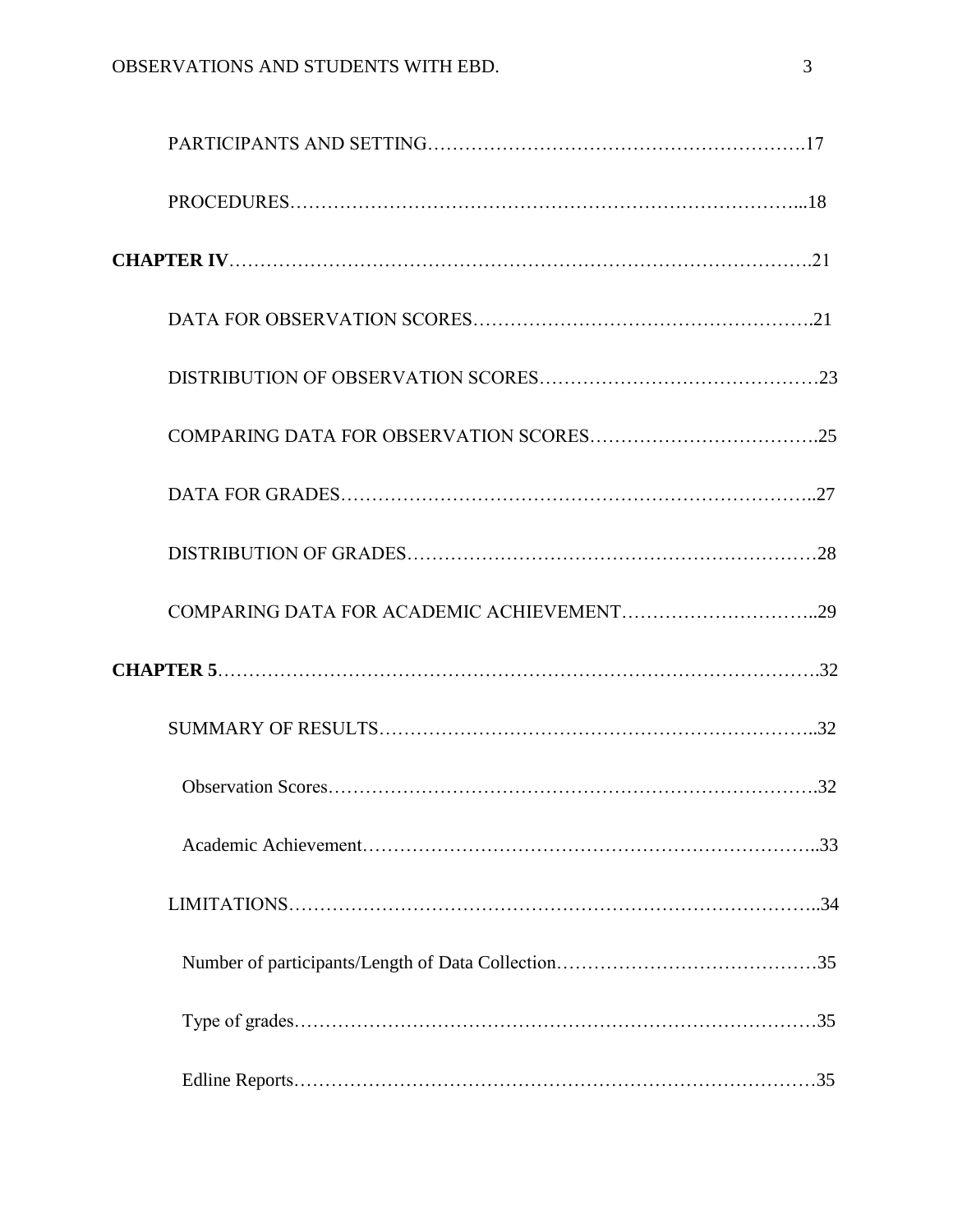|                    | 39       |
|--------------------|----------|
|                    |          |
| <b>APPENDIX A:</b> | $\Delta$ |
|                    |          |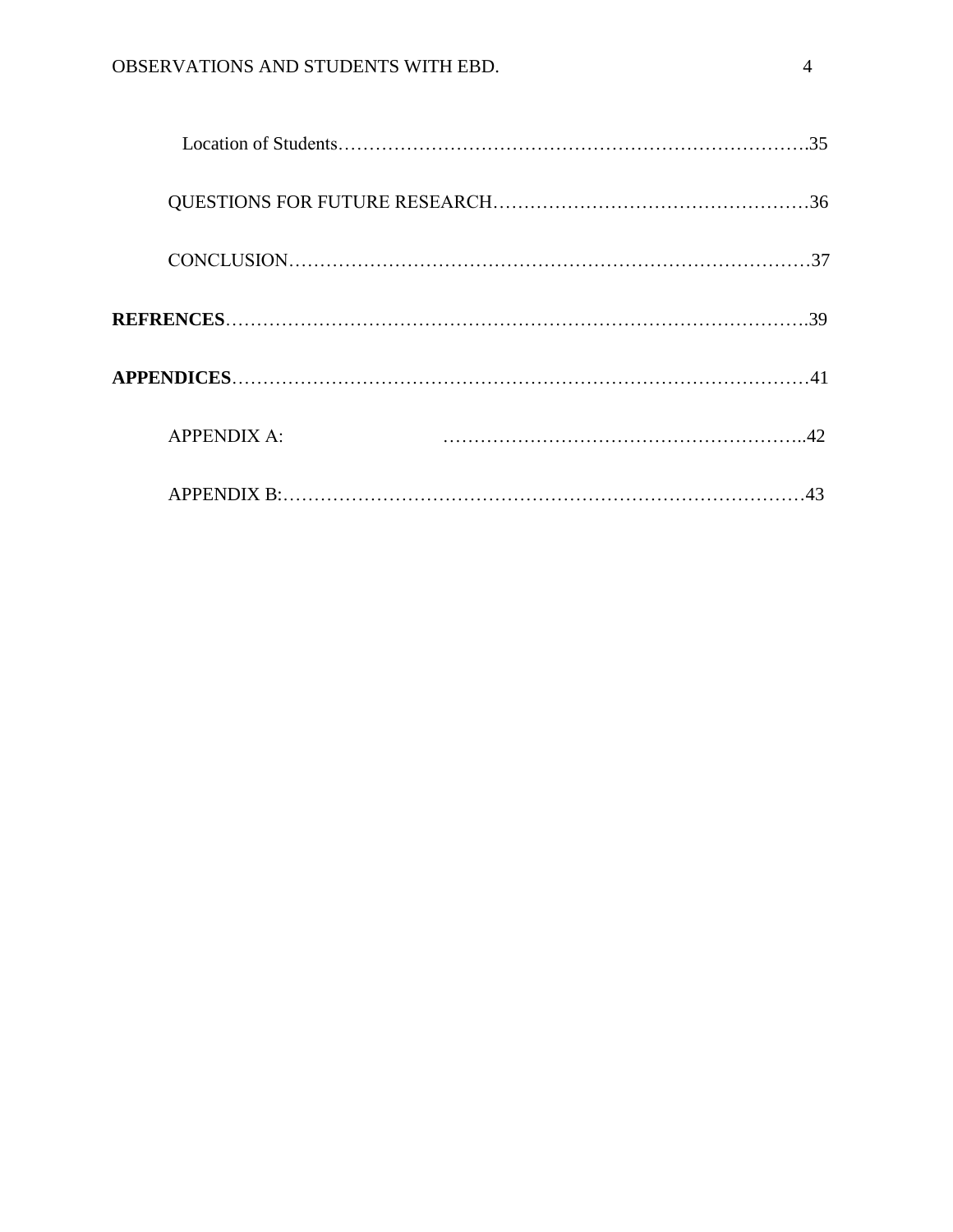# **List of Tables and Figures**

# **Table**

# **Figure**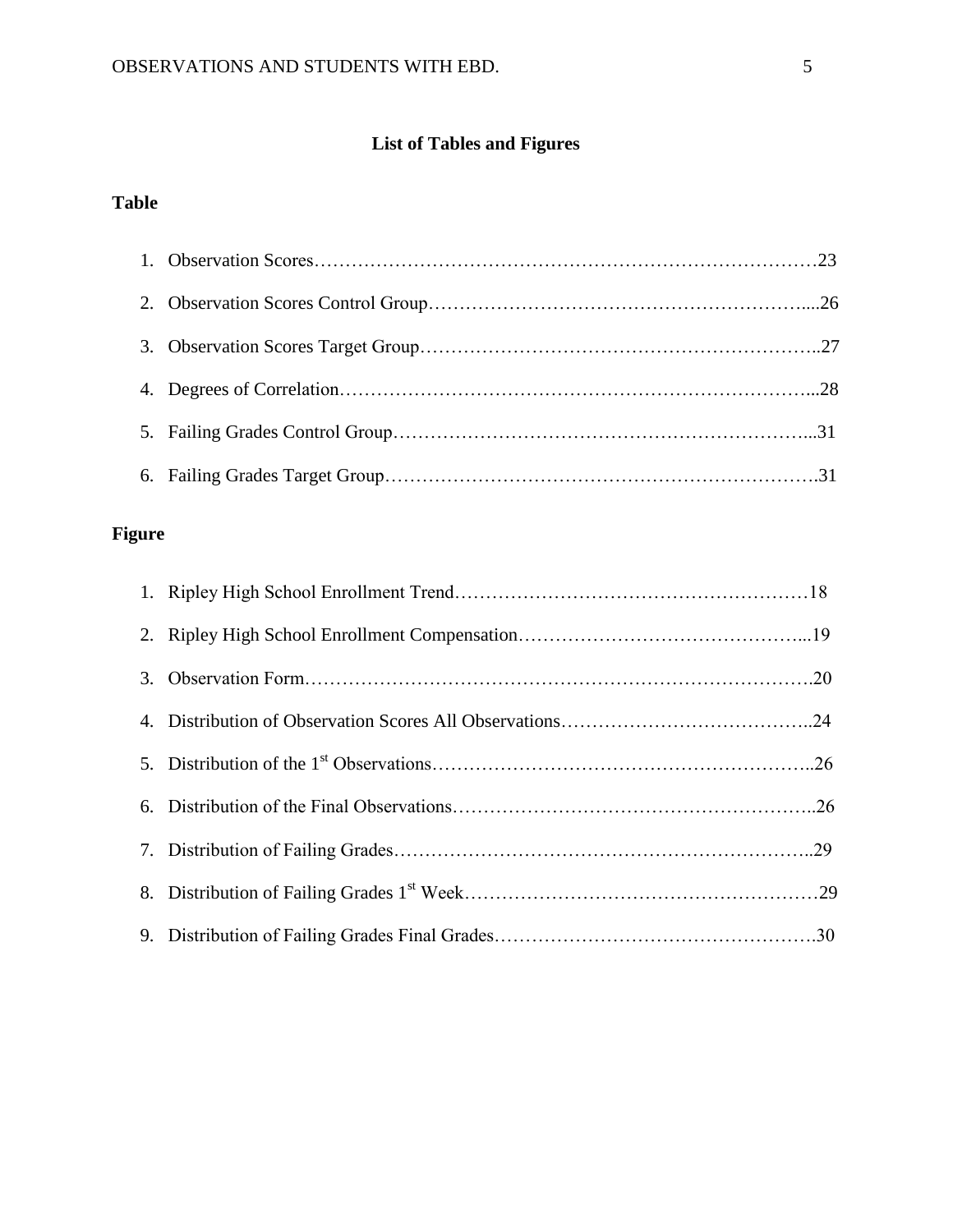#### Abstract

Students classified as having emotional and behavior disorders are students who struggle with controlling their behavior and emotions. Students with behavior disorders have been integrated into classrooms, but often they are removed from the general education classroom because of inappropriate behaviors. This problem becomes perpetual and causes deficits in many academic subjects for students with EBD. Direct observations (DO) are often used to track behavior performance in the classroom and to determine eligibility. The purpose of this research is to determine if there is a relation between the number of direct observations of high school students with behavior disorders and their grades and behavior. Results indicate that there is a low degree of positive correlation between the frequency of observations and both grades and observation scores. Completing more observations increased both grades and observation scores although this relationship was low.

Keywords: Observations, emotional/behavioral disorders, grades, direct observation, academic achievement, students with disabilities.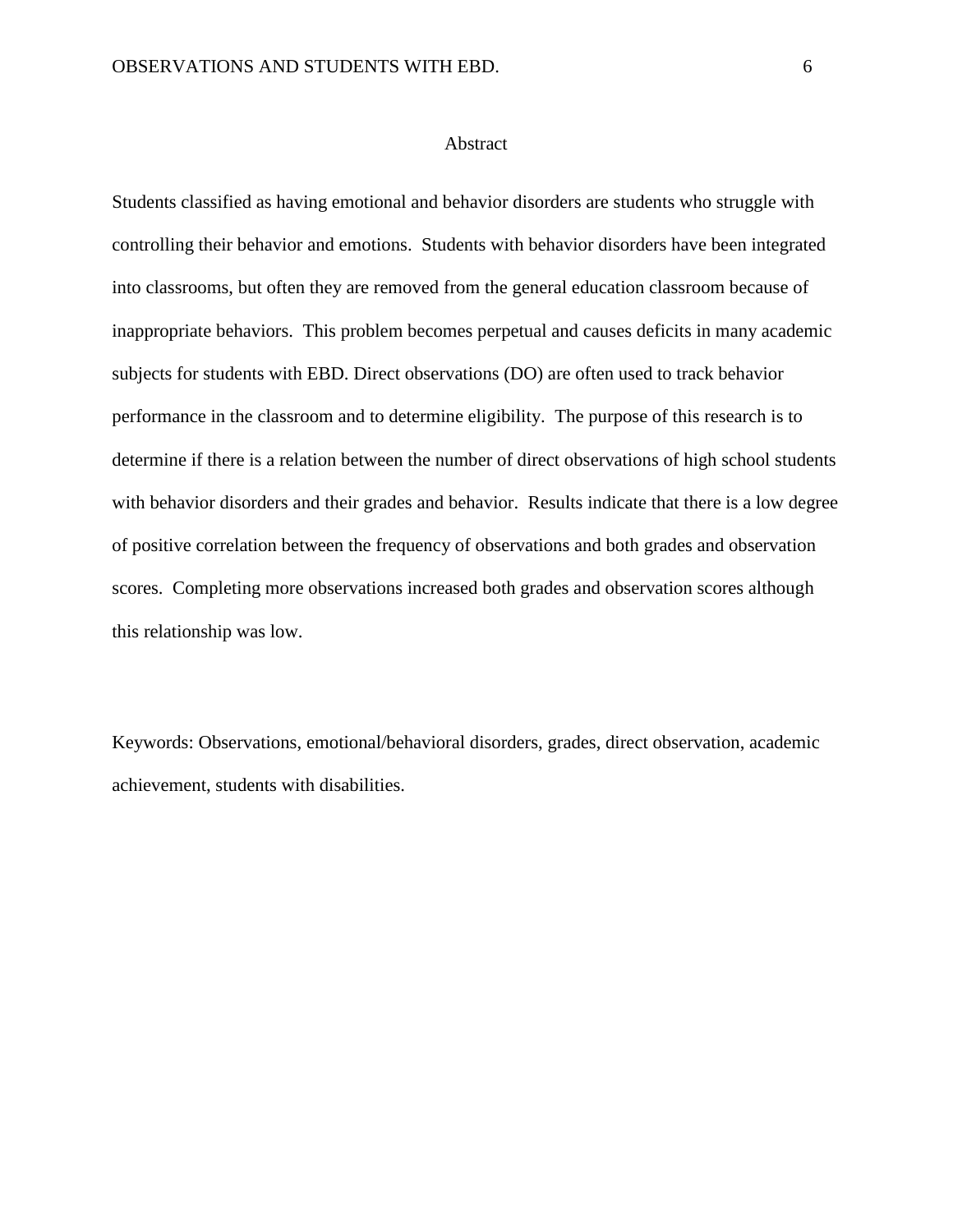# **The Relation Between Observations of Students with Behavioral Disorders and Academic Success.**

## **Chapter 1: Statement of the Problem**

# **Background**

Many school systems throughout the United States identify and provide special education services to students who have emotional or behavioral disorders (EBD). According to the West Virginia Department of Education (2012),

An emotional/behavioral disorder means a condition in which a student exhibits one or more of the following characteristics over a long period of time and to a marked degree that adversely affects a student's educational performance: 1) An inability to learn that cannot be explained by intellectual, sensory, or health factors; 2) An inability to build or maintain satisfactory interpersonal relationships with peers and teachers; 3) Inappropriate types of behavior or feelings under normal circumstances; 4) A general pervasive mood of unhappiness or depression; or 5) A tendency to develop physical symptoms or fears associated with personal or school problems; 6) Schizophrenia. (p. 27)

Parents of students with EBD seek assistance from both health care providers and public school systems. According to Simpson, Cohen, Pastor, and Reuben, (2008), Approximately 8.3 million children have parents who had talked with a health care provider about their child's emotional or behavioral difficulties. The health care providers may provide counseling services as well as medical assistance to help combat ADHD and other diagnosable behavioral conditions.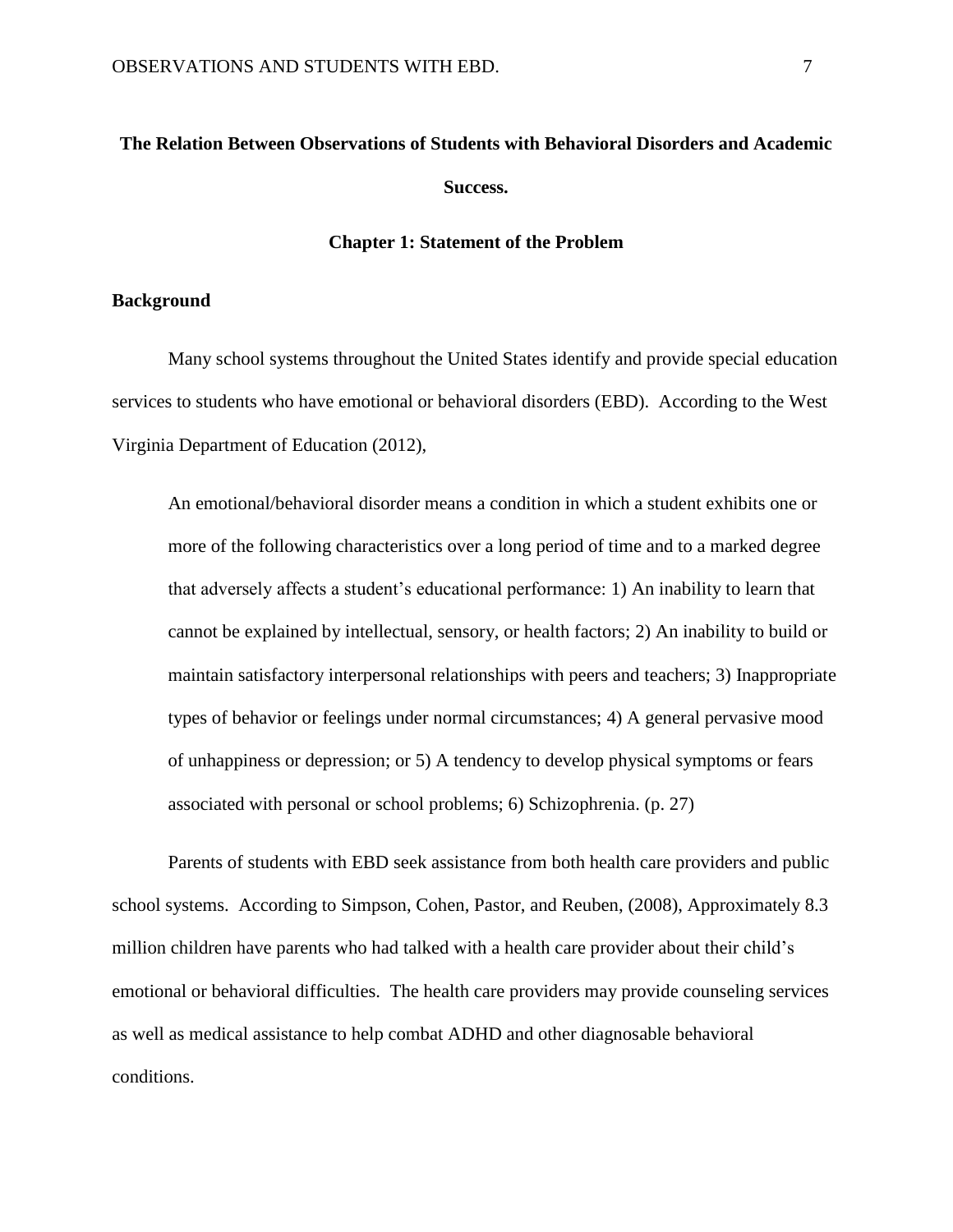Statistics have also been gathered to determine how many students receive special education services from schools across the United States. According to the National Center for Education Statistics (2013), during the 2011-2012 school year, over 373,000 children and youth with emotional/behavioral disturbances received services to address their individual needs related to emotional disturbance. Unfortunately, despite the efforts of the specialists, students with behavioral disorders have difficulty excelling in the general education environment.

One of the biggest issues students with EBD face is the time they spend outside the general education classroom. Students with BD are often removed from the general education environment because their behavior negatively affects the classroom setting. When removed from the classroom, they are often sent to a location with special education teachers who provide assistance in: a) de-escalating the student's anger, b) completing unfinished assignments, c) preparing the for reentry to the general education classroom, and d) teaching the student how to handle the situation better. This absence causes students with EBD to miss important activities and fall behind on assessments and assignments. Also, special education teachers in resource rooms do not have sufficient resources to provide students with EBD the same level of academic instruction as they would have had in the general education environment. The long-term effect of this perpetual removal from the classroom eventually results with many deficiencies in academic achievement. By the time these students are in high school, they have severe deficiencies in many academic areas. Unless the behavior is improved in the general education environment, it becomes a difficult and recurring cycle.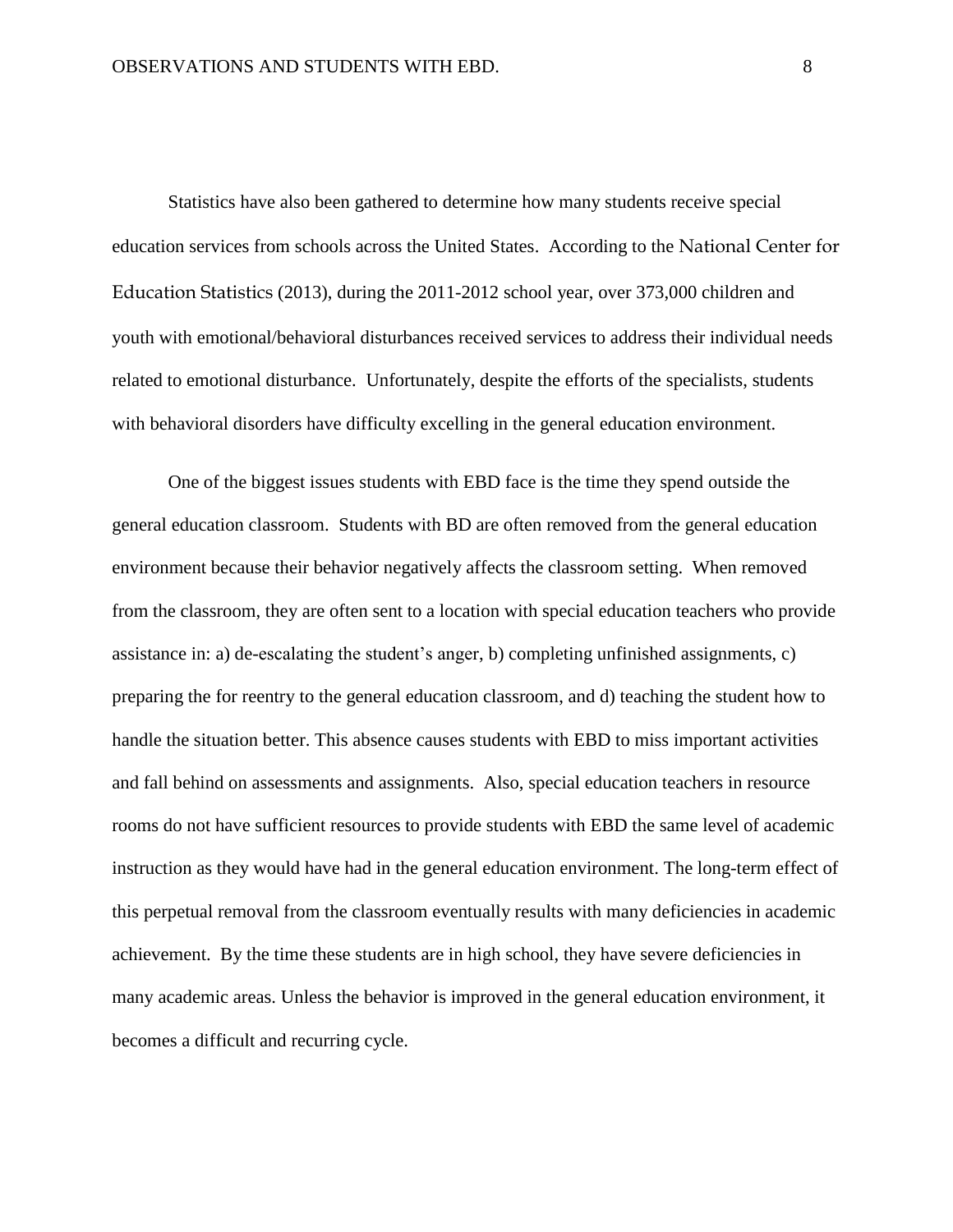EBD specialists typically create pre-emptive plans that are put in place to help prevent disruptive behavior and its negative effects on the classroom. These plans are called positive behavior support plans (PBS) and behavior intervention plans (BIP). According to the Association of Positive Behavior Support (APBS, 2007), "Positive Behavioral Support is a comprehensive set of strategies meant to redesign environments in such a way that problem behaviors are prevented or inconsequential, and to teach students new skills, making problem behaviors unnecessary" (p. 13). Some studies suggest that PBS is effective in helping students with BD. According to LaVigna, and Willis (2012, p. 194), "PBS appears to be effective for the most severe problems (as well as less severe problems), for high-rate behavior (as well as lowrate behavior), and for behavior problems exhibited by people who live in institutional settings (as well as for people who live in the community)." Despite differing opinions from researchers, PBS remains an extremely common method for improving behavior.

BIPs are plans created to help students with EBD in the general education classrooms. A BIP is created after behavior specialists, general education teachers, administrators, parents, and school psychologists review the findings of a Functional Behavioral Assessment (FBA). According to Zirkel (2011), the purpose of an FBA is to focus on identifying the purpose of the children's behavior and how to replace it with a more acceptable behavior. While these plans and modifications help the problem, other preventive ways to help are frequently created and tested throughout the educational system. One preemptive approach is to complete frequent direct classroom student observations. According to APBS et al. (2007, p. 4), the definition of direct observations is, "Observing an individual to clearly identify when problem behaviors occur, what happens right before a problem behavior, what the problem behavior looks like, and how people respond to the occurrence of problem behavior." Direct observations are used to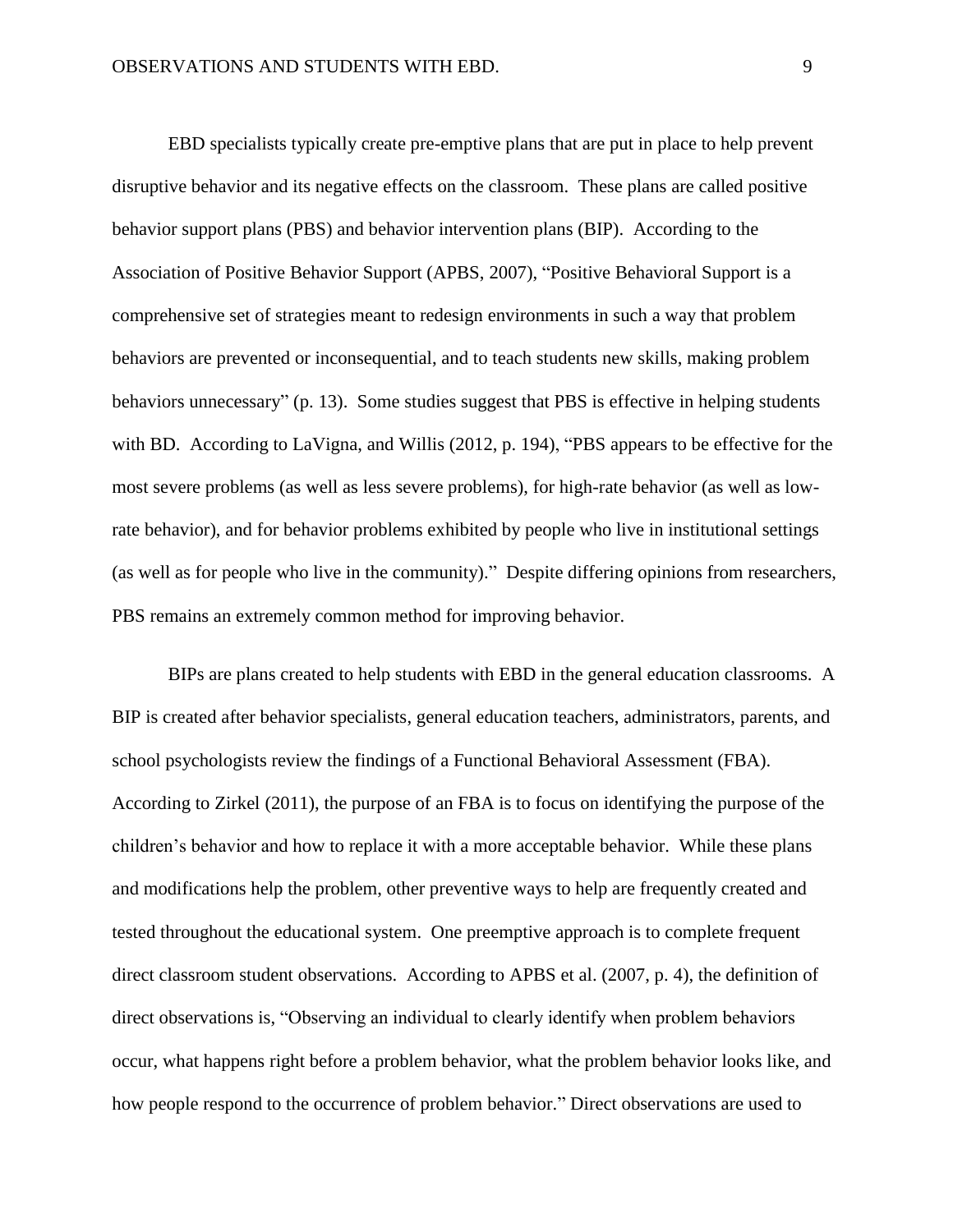collect data that can be reviewed with the general education teacher, the student, and possibly the Individual Education Program (IEP) team, once the observations are completed. Direct observations can also have an immediate impact on behavior by creating proximity control and reducing outbursts in class. Unfortunately, this effect on the behavior also results in an inaccurate observation. In other words, the student being observed may display different behaviors while the observer is in the room.

Standardized observation forms are usually used so comparisons of the observations can be used throughout the school year. These forms may contain a scoring system that allows for numerical representation of the observation. After gathering the results of the observations, behavior specialists may meet with the student, parents, or general education teachers to discuss possible issues that may occur. The observation, use of standardized observation forms, and the review of the observation are all considered a part of the observation system method.

#### **Justification**

Conducting research on classroom behaviors and methods for improving them are essential to attaining highly effective classrooms. The information provided from this study could help special educators understand the effect of frequent classroom observations. By using the observation system, general education teachers, special education teachers, the student, school psychologists, and administrators may have accurate and measurable data that may provide a plan to replace undesired behavior with more appropriate behavior. As a result, students with EBD will spend more time in the general education setting learning at a higher rate.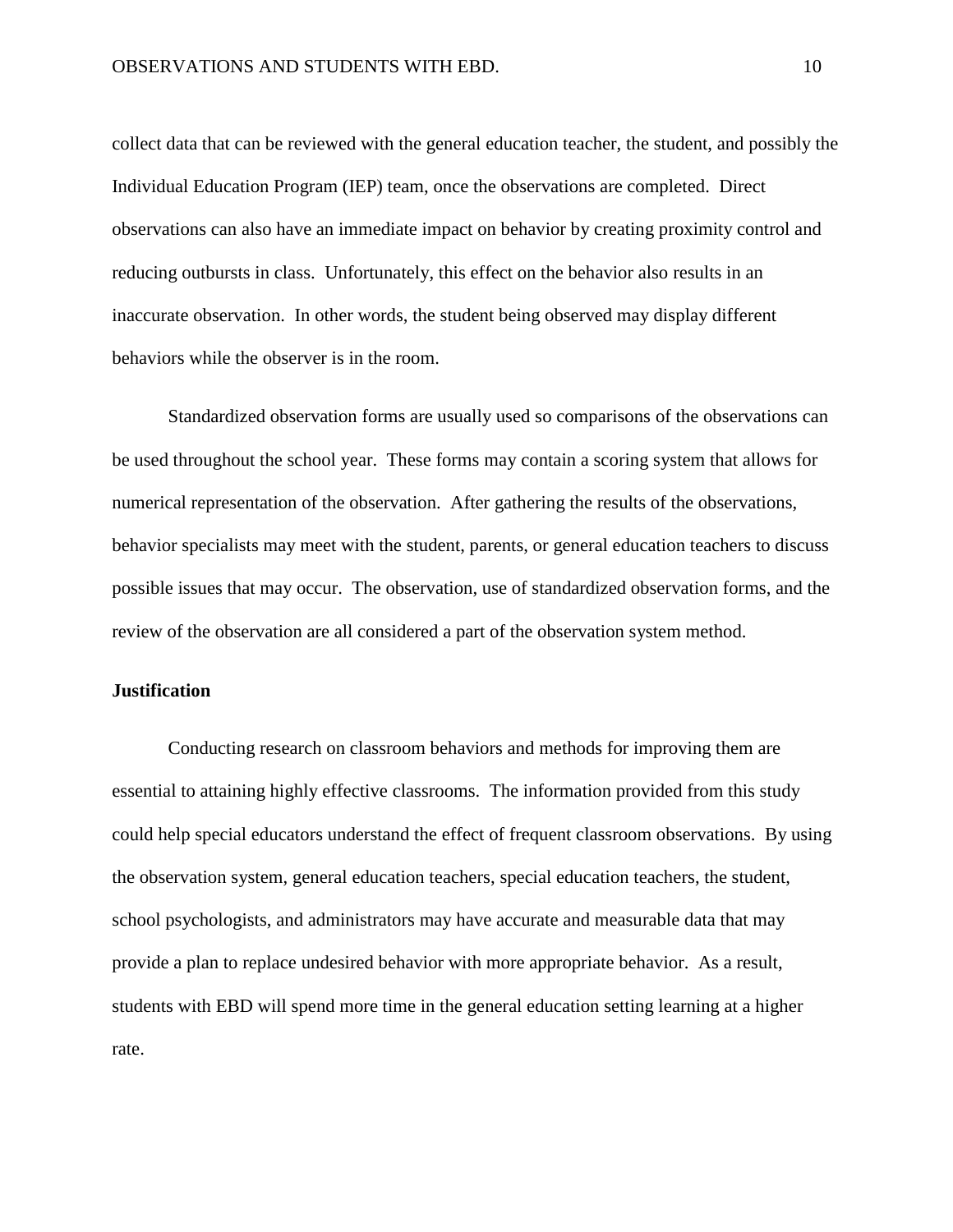# **Research Questions**

How does the frequency of classroom observations affect students with EBD's observations scores? How does the frequency of classroom observations affect students with EBD's failing grades?

# **Hypothesis**

There is a relationship between the frequency of observations and the observation scores. Observation scores will increase as the frequency of observations increase. There is also a relationship between the frequency of observations and failing grades. Academic achievement will increase as the frequency of observations increase.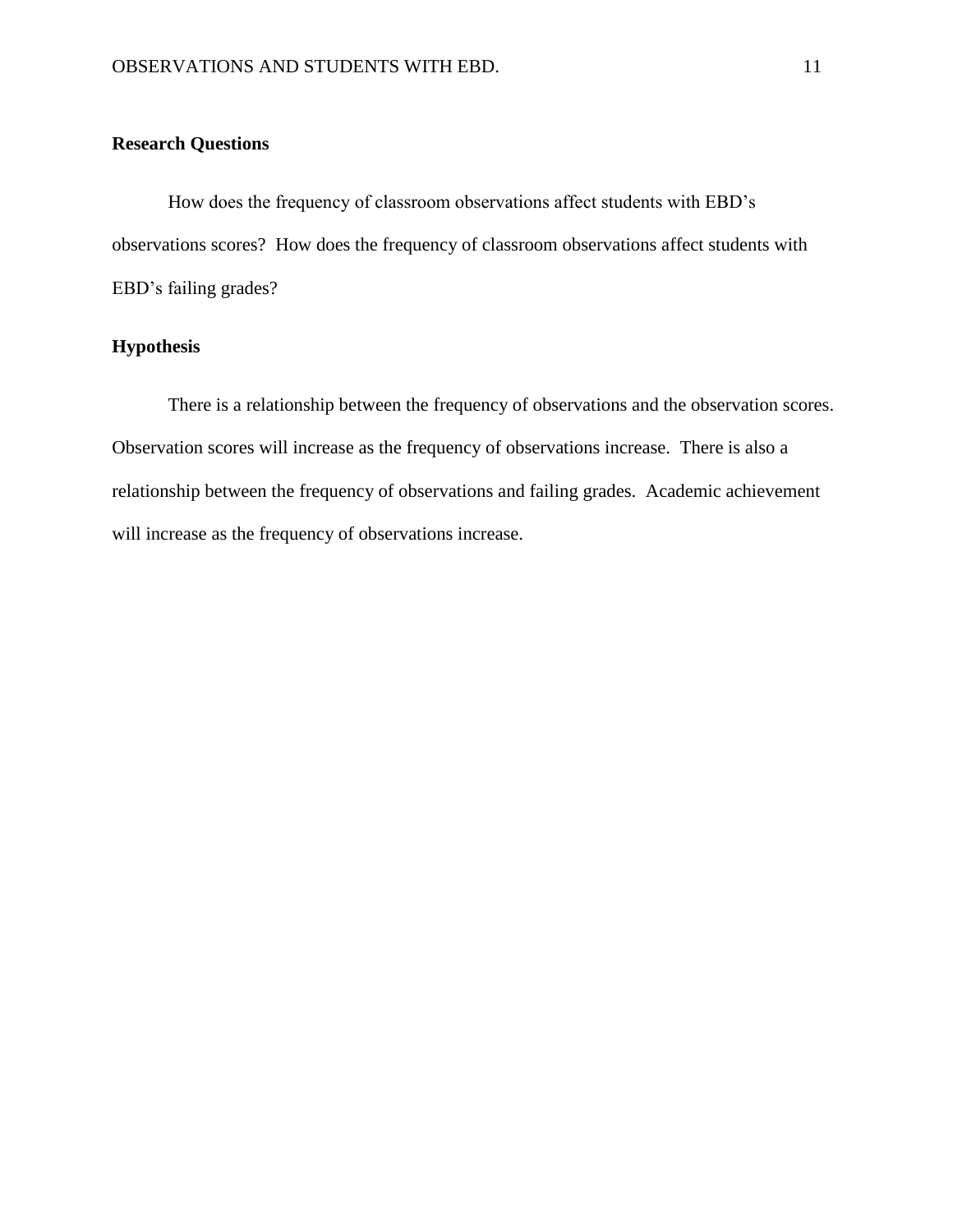## **Chapter 2: Review of Related Literature**

# **Who are students with EBD?**

Since the 1950's, different names and definitions have been used to identify children who have difficulty controlling their behavior and emotions. Eli Bower (1959), categorized these students in his journals as emotionally handicapped and emotionally disturbed (ED). According to Merrell & Walker (2004) The Education for All Handicapped Children Act of 1975 also used Bower's ED term. Since that time, new terminology and definitions have been used to describe students with behavioral and emotional problems. The West Virginia Department of Education (WVDE) and the federal government have the same definitions but use different labels. The WVDE uses Behavior Disorders (BD) and the federal government uses the label Emotional Disturbances. According to the West Virginia Department of Education (WVDE, 2012, p. 25), and the Individuals with Disabilities Education Act (IDEA), (2004),

An emotional/behavioral disorder means a condition in which a student exhibits one or more of the following characteristics over a long period of time and to a marked degree that adversely affects a student's educational performance: 1) An inability to learn that cannot be explained by intellectual, sensory, or health factors; 2) An inability to build or maintain satisfactory interpersonal relationships with peers and teachers; 3) Inappropriate types of behavior or feelings under normal circumstances; 4) A general pervasive mood of unhappiness or depression; or 5) A tendency to develop physical symptoms or fears associated with personal or school problems; 6) Schizophrenia.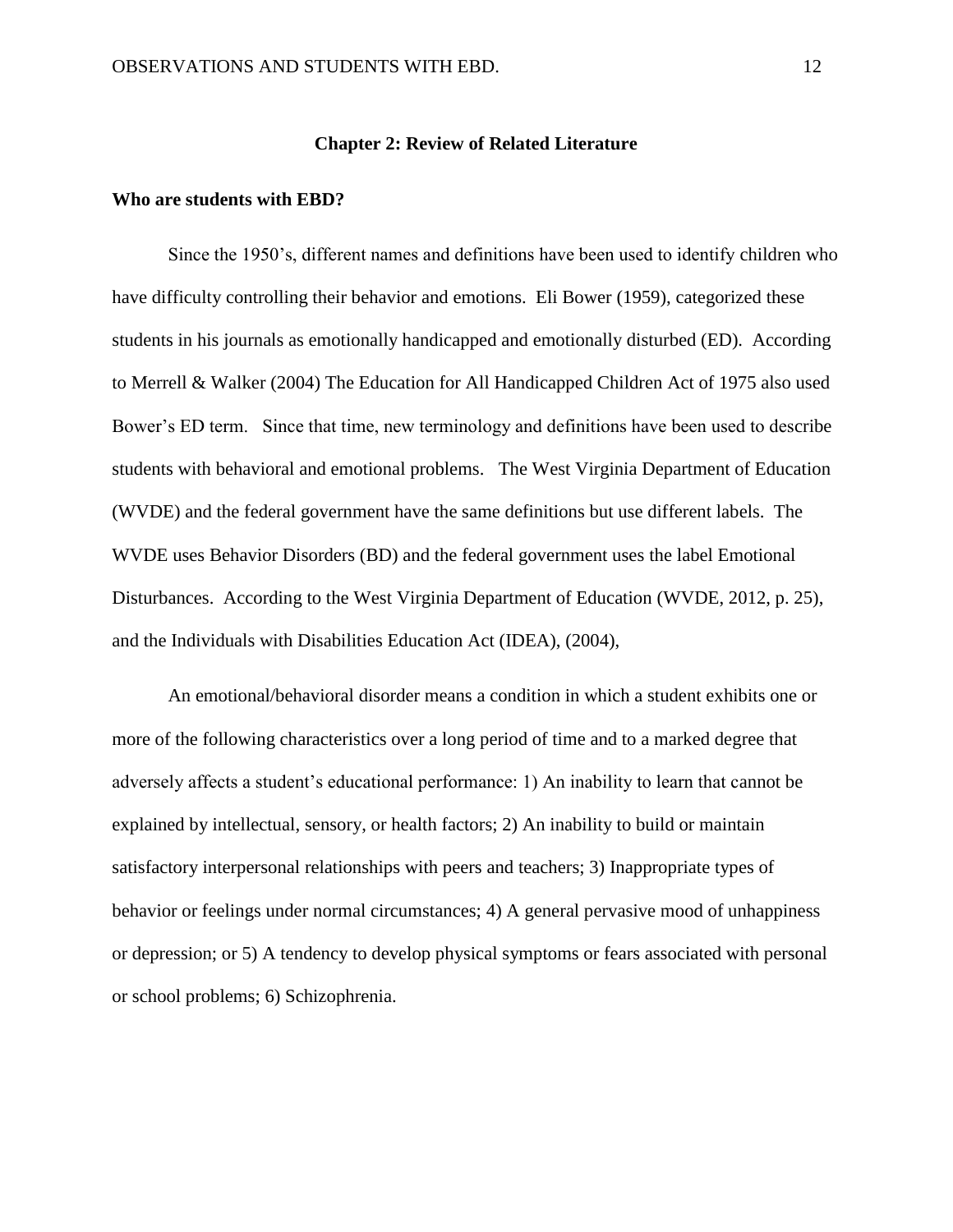#### **How are students with EBD identified?**

Students with EBD are identified through an eligibility process by creating a multidisciplinary eligibility team to determine if the student qualifies for special education services. The multidisciplinary team, or Eligibility Committee (EC), typically consists of the following members: a) general education teachers, b) special educators, c) administrators, d) school psychologists, d) the student (if they are 18 or older), and e) the parent of the student. Part of this process includes observations in a classroom setting. The Eligibility Committee will review the evaluations to determine if the child is eligible to receive special education services. According to the WVDE (2013), evaluations are specific tests, observations and other activities designed to collect information determine if the student requires special education services. Once observation and all other pertinent information is gathered, the EC makes the determination if the student qualifies for special education services. The parent is then provided with a prior written notice when the decision to make changes occur.

#### **What are direct observations (DO)?**

According to Adamson & Wachsmuth (2014, p. 1), "Direct observation (DO) of student and teacher behavior has historically been an invaluable tool for researcher and practitioners who work with students with emotional and behavioral disorders." DO can be used for a variety of situations including determining eligibility, monitoring progress, and creating behavior plans. DO can be used to determine the what, how, and why behavior outbursts occur. Reliability of the information produced from DO has been debated by researchers. According to David Ferguson, Briesch, Volpe, and Daniels (2012, p. 195), "A 15-min observation was found to be adequate for making low-stakes decisions, whereas an hour-long observation was necessary for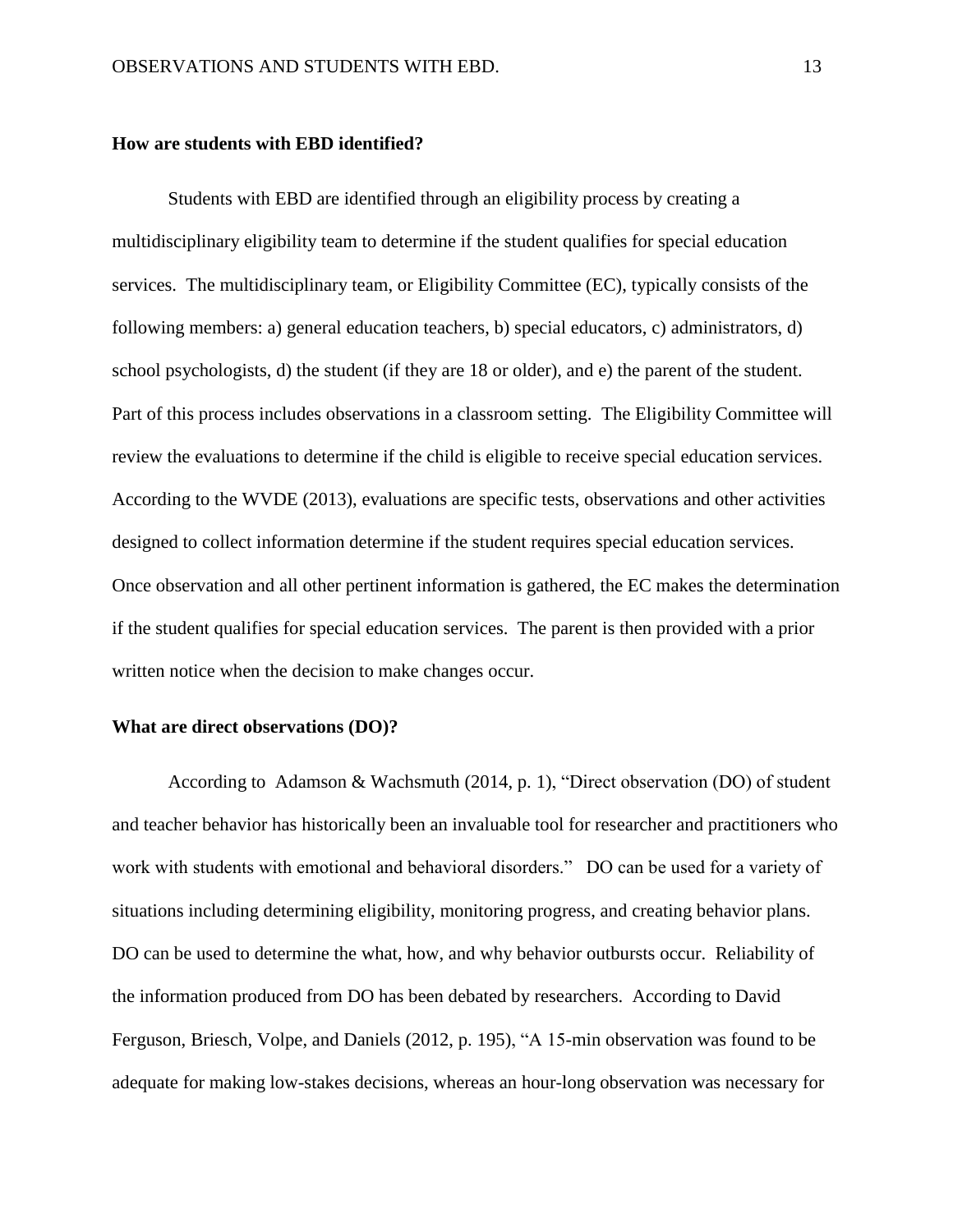high-stakes decision making." While the reliability of the information provided by DO has been examined and tested, this project will focus on the effect DO has on the academic achievement of student's with EBD.

# **How can DO help increase academic achievement?**

There are several ways DOs could help the achievement of students with EBD. As a short-term impact, the mere presence of a behavior specialist in a classroom observing could alter the student's behavior which could result in improved or worsened academic performance. For example, if a behavior specialist is present the student with EBD may be more or less likely to have an outburst in the classroom.

Another way DO could increase academic achievement is that information gathered about the environment of the classroom could be helpful in determining a possible cause of the behavior problem. The behavior specialist could provide pertinent information on what the student needs to become successful. This is similar to the process of Functional Behavior Assessments (FBA) and the Behavior Intervention Plans (BIP) created from the assessments. According to Zirkel (2011, p. 262), "An FBA is a systematic process of identifying the purpose, and more specifically the function, of problem behaviors by investigating the preexisting environmental factors that have served the purpose of these behaviors." According to O'Neill  $\&$ Stephenson (2009), the purpose of a functional behavioral assessment is to describe the relationship between behavior, its antecedents, and the controlling consequences. By using the information provided by the FBA, a BIP may be created to help replace the unwanted behavior with a more appropriate behavior. According to Jolivettek Scott, Nelson, (2000, p. 2) "A replacement behavior should be readily acceptable to others in the environment (socially valid)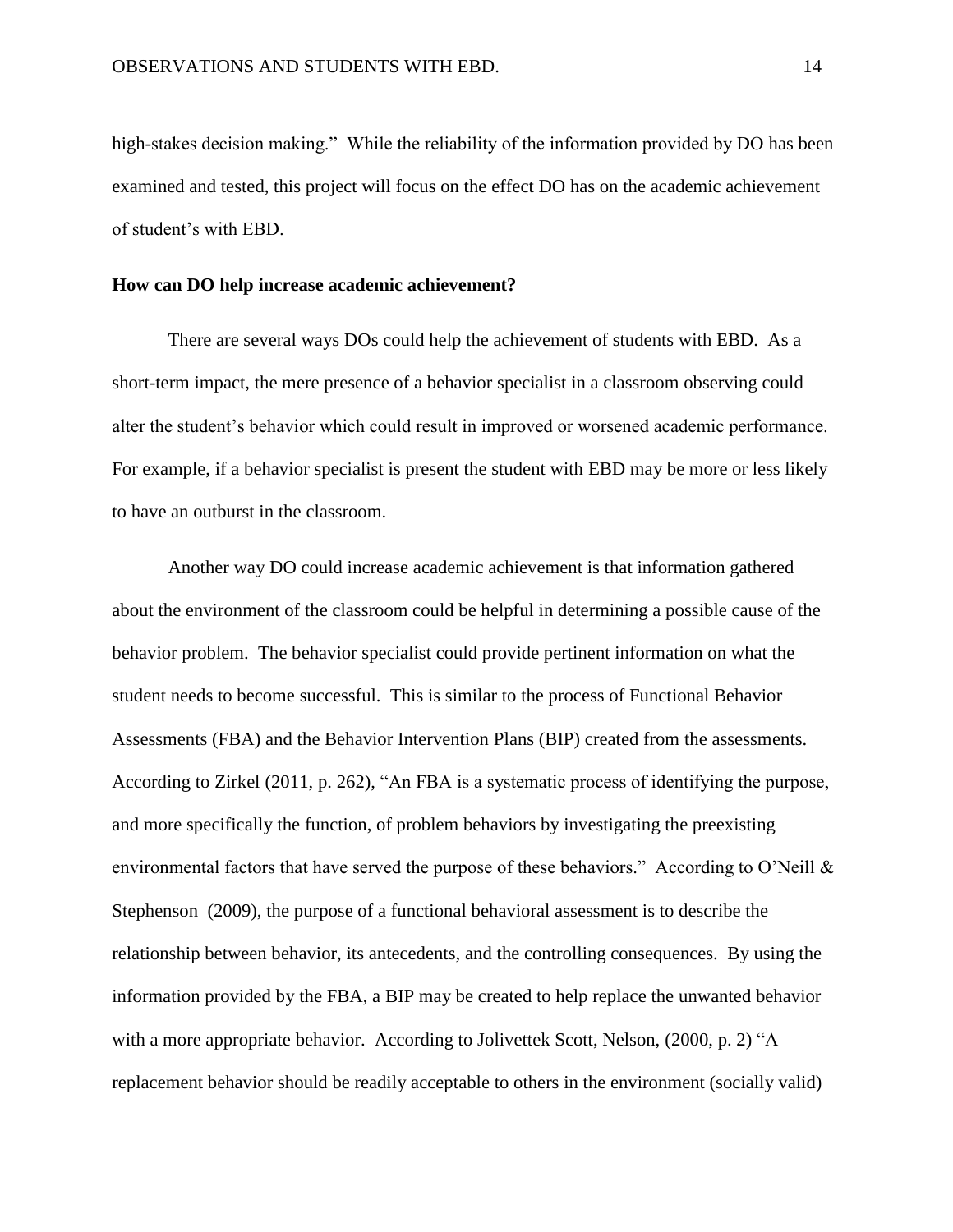and serve the same function as the inappropriate behavior." On a smaller scale, the process of DO could be used in a similar way as FBA to help to replace inappropriate behavior with a replacement behavior on a smaller scale.

# **How does inappropriate behavior relate to low achievement?**

Farley, Torres, Wailehua, and Cook .(2012, p. 37) states that Students with EBD have problematic behavior and impaired social skills hamper their ability to develop meaningful friendships, but these same challenges also lead to negative impacts on student learning and academic achievement. Students must be able to behave appropriately so they do not interfere with their own learning and the learning of others. If a student with EBD is disrupting the general education learning environment, then they are typically and frequently removed from class and sent to a separate location. This solves the problem for the other students in the class but drastically hampers the learning of the student with EBD. Direct observations may help prevent behavior problems which will lead to a better learning environment.

Again, the purpose of this study is to determine if observations have a positive effect on grades and behavior. The two research questions that will be included in this study will attempt to determine the effect observations have on behavior and grades. The first research question is, "How does the frequency of classroom observations affect students with EBD's observation scores?" The second research question is, "How does the frequency of classroom observations affect students with EBD's grades?" The researcher has established hypothesis for each research question. The first hypothesis is, "Observation scores will increase as the frequency of observations increase. The second hypothesis is, "Academic achievement will increase as the frequency of observations increase. The methods used to test this hypothesis will be discussed in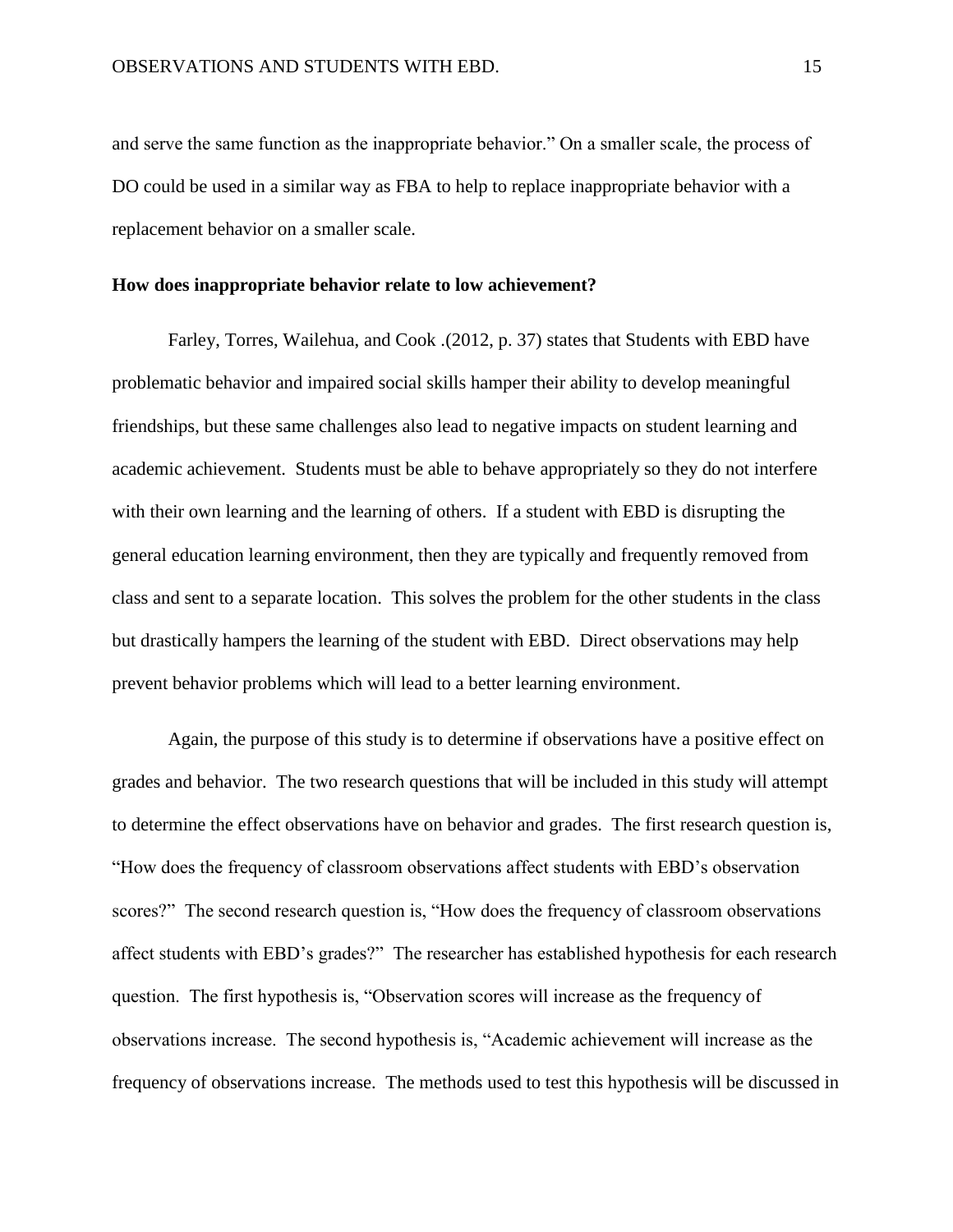the following chapters. Observation scores, grades, and frequency of observations will all be examined to determine if there is a relationship.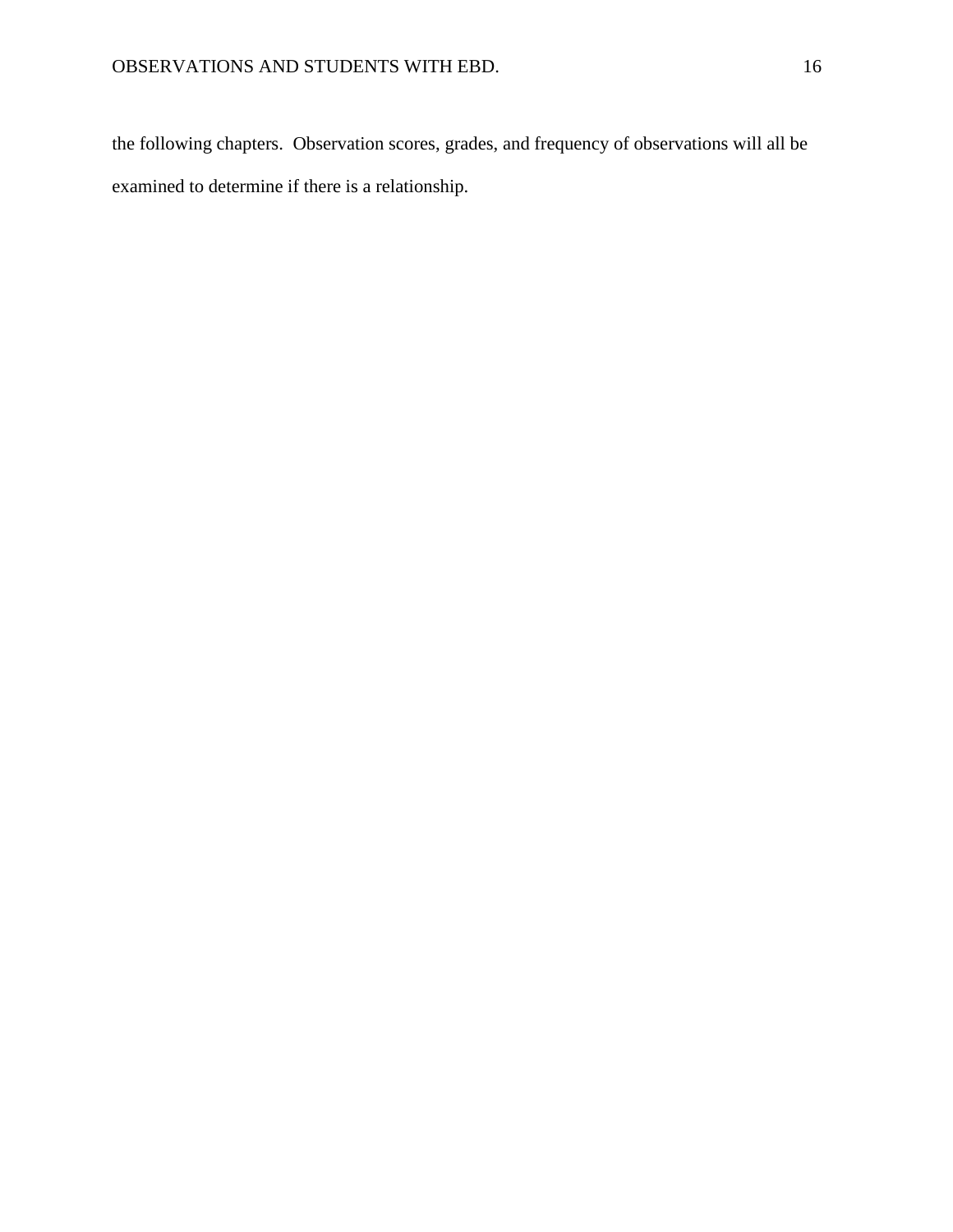## **Chapter 3: Methods**

The purpose of this study was to determine if there was a relation between observations of students with EBD and academic success. Data collected from observations will provide insight on how classroom observations affect the grades and behavior of students with EBD. This study will compare how grades and observation scores change when number of observations are increased.

# **Participants and Setting**

The participants included in this are two Ripley High School students with EBD in the ninth, tenth, eleventh, and twelfth grades (total of 8). According to the WVDE (2015), Ripley High School's demographic information is illustrated in Figures 1-2.



Figure 1 Ripley High School Enrollment Trend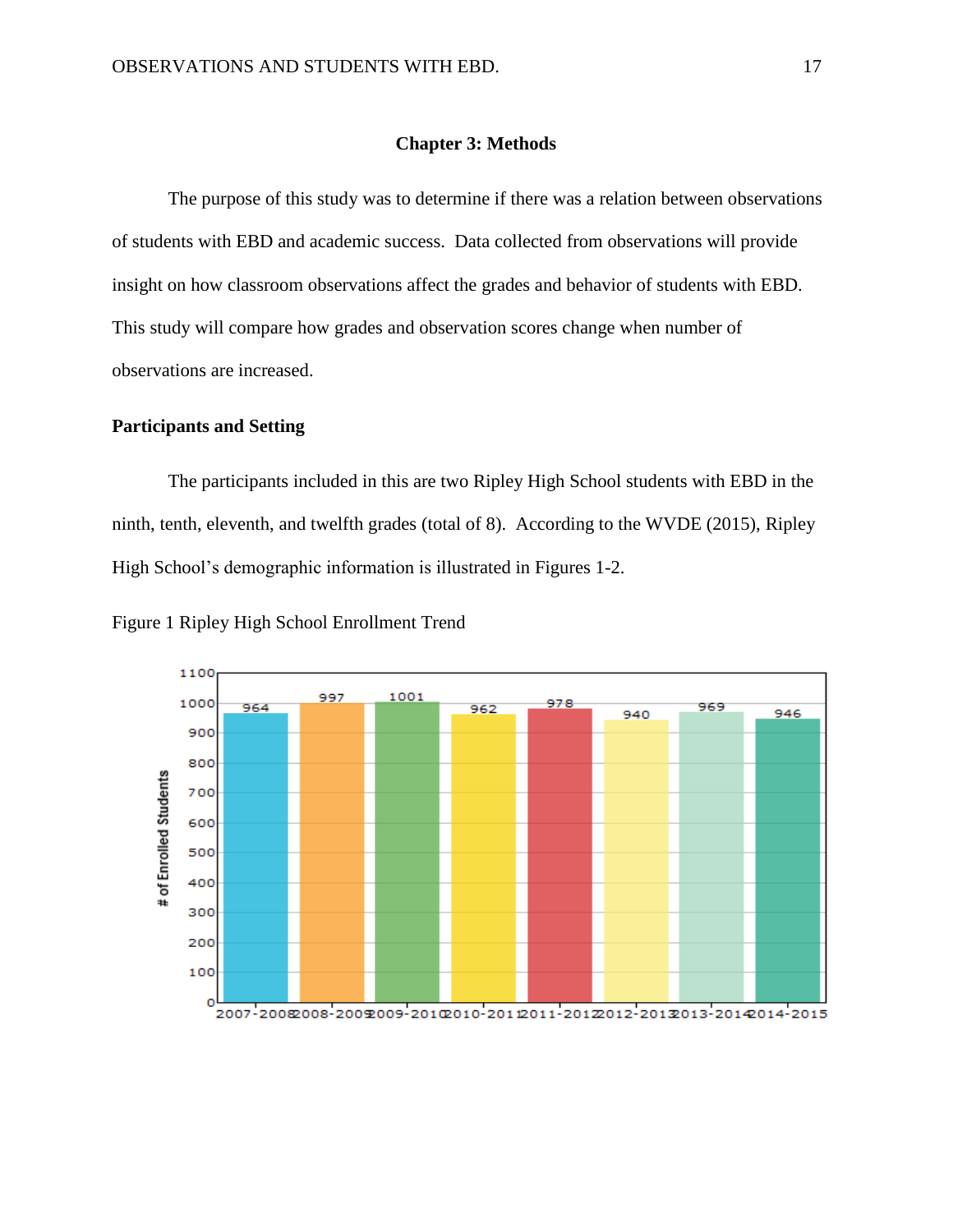



The ages of the students' who are included in this study range from 15 to 18 years old. All of the eight students receive affective education services between 20 and 225 minutes per week. All of the students are male and attend more than 60% of their time in a general education setting. Each of the students has received at least one day of In School Suspension (ISS) since the 2014- 2015 school year began. All of the students are failing at least one subject with a grade below average (75%) on their report cards.

# **Procedures**

## **Observation Form/Edline Report**

As a part of the students normal services provided by the behavioral specialist, each of these students are observed two times per month in the class with the lowest grade according to their Edline reports. Edline is the program used by the teachers at Ripley High School that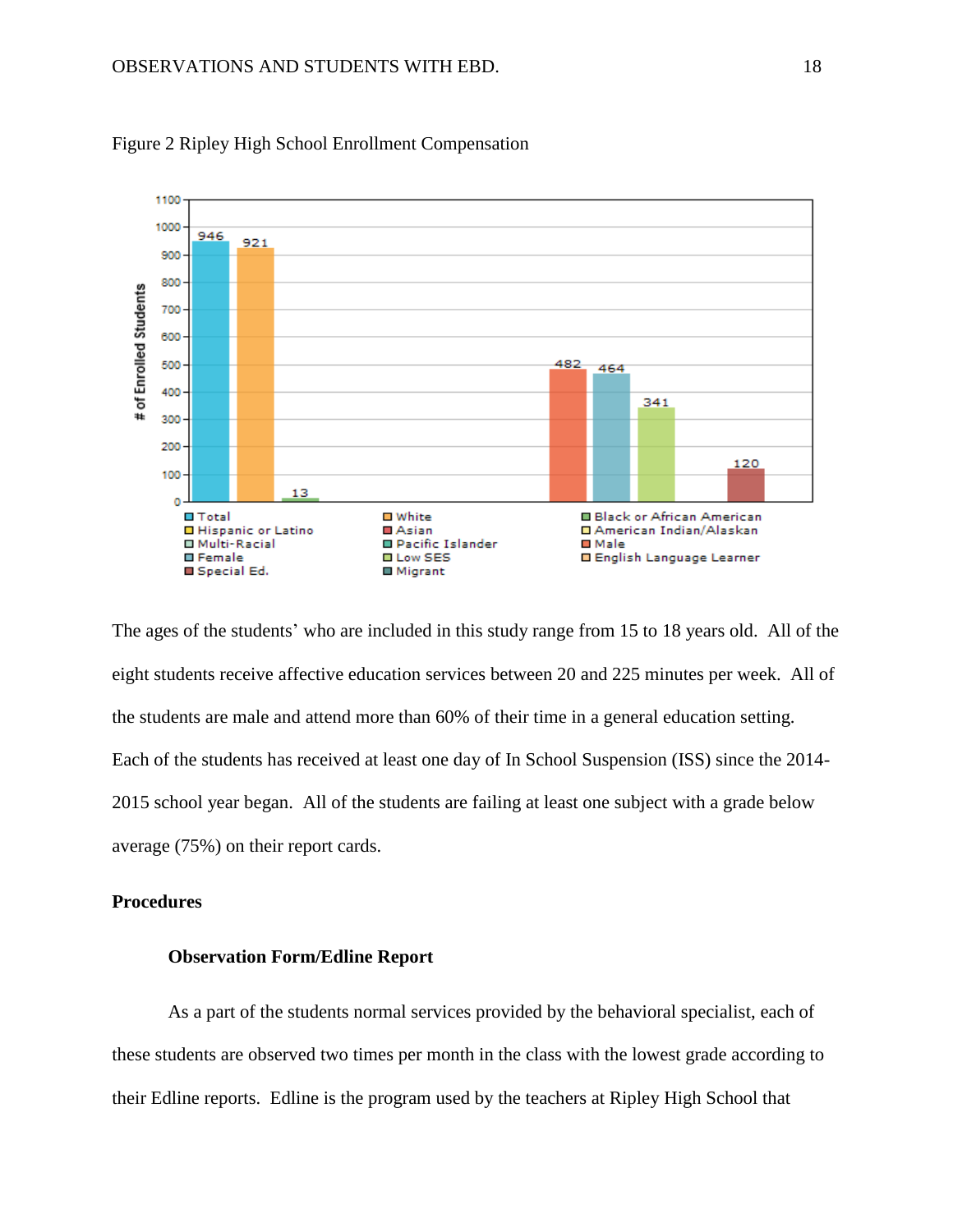provides immediate grade information on the students. Edline is a web-based tool that is utilized by students, teachers, parents and guests in various ways to get the most current information about students' grades. It offers parents and students the ability to track progress at any given time. The behavior specialist also uses Edline frequently to determine where the student may struggle academically and behaviorally.

In conjunction with the Edline reports, observations are completed to help provide the behavior specialist with information on classroom behaviors. The behavior specialist completes an observation form during each observation that provides a guideline for topics to be discussed with the student during affective education classes. Typically, two observations per month are conducted for each failing class. Observations are also scored based on how well the student performed during the observation. Table 3 shows an example of the observations form.

Figure 3 Observation Form

|         | On Time for          | <b>Prepared for class</b> | <b>Work Ethic</b>            | Stavs on task               |       | Total | <b>Dates</b> |
|---------|----------------------|---------------------------|------------------------------|-----------------------------|-------|-------|--------------|
| Teacher | class                | Yes<br>Pencil<br>No       | On task<br>No<br>Yes         | Open book<br>Yes<br>No      | in    | Score | Confer.      |
|         | $Yes$ <sub>___</sub> | Yes<br>No<br>Paper        | Yes no min infractions<br>No | Follow directions No<br>Yes | class |       |              |
| Period  | No                   | Homework No<br>Yes        | Yes Mods not needed<br>No    | Yes Head up/ Alert<br>No    | __    |       | Par./Tea     |
|         | Complete BR          | Textbook<br>No<br>Yes     | Yes not disruptive<br>No*    | Note taking<br>Yes<br>No    |       |       |              |
| Class   | $Yes$ <sub>___</sub> | Notebook<br>Yes<br>No     | Yes not disrespectful No*    | Yes<br>No<br>Time on task   | N     |       | Sch./Par.    |
|         | No                   |                           |                              |                             |       |       |              |
| Date    |                      |                           |                              |                             |       |       |              |

To determine if there is a relationship between the number of observations and academic success, the behavior specialist doubled the number of observations for four of the eight students (1 per grade level) while keeping the standard number of observations for the other 4 (control group). Completing the research this way provided comparable data without decreasing the amount of services provided to the control group.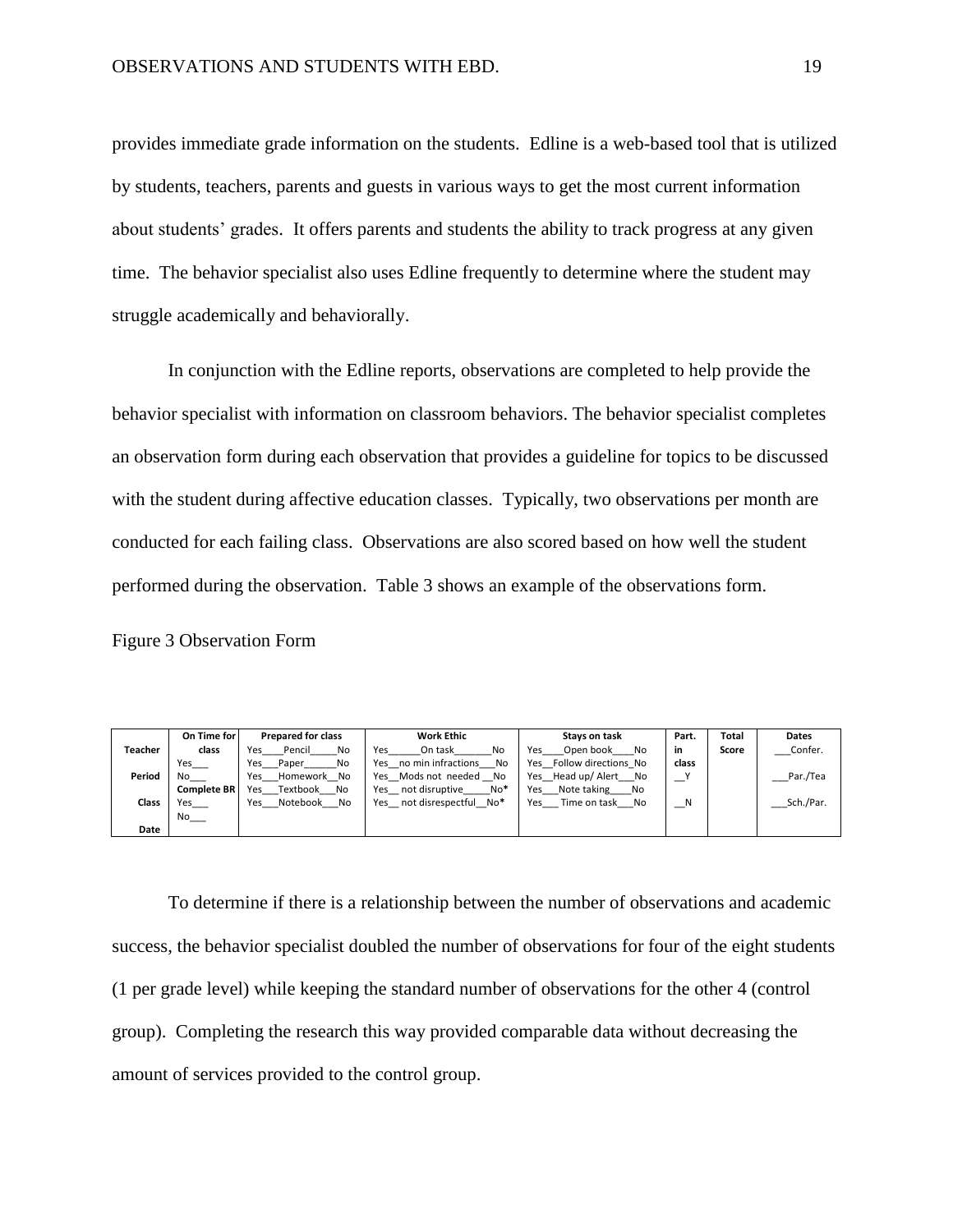Edline reports and observation scoring were also be doubled and recorded for each student. This was used to show if the student displayed behavior and academic improvement when additional observations were performed. Data from the Edline reports and the Observation forms were collected and compared over a one-month period.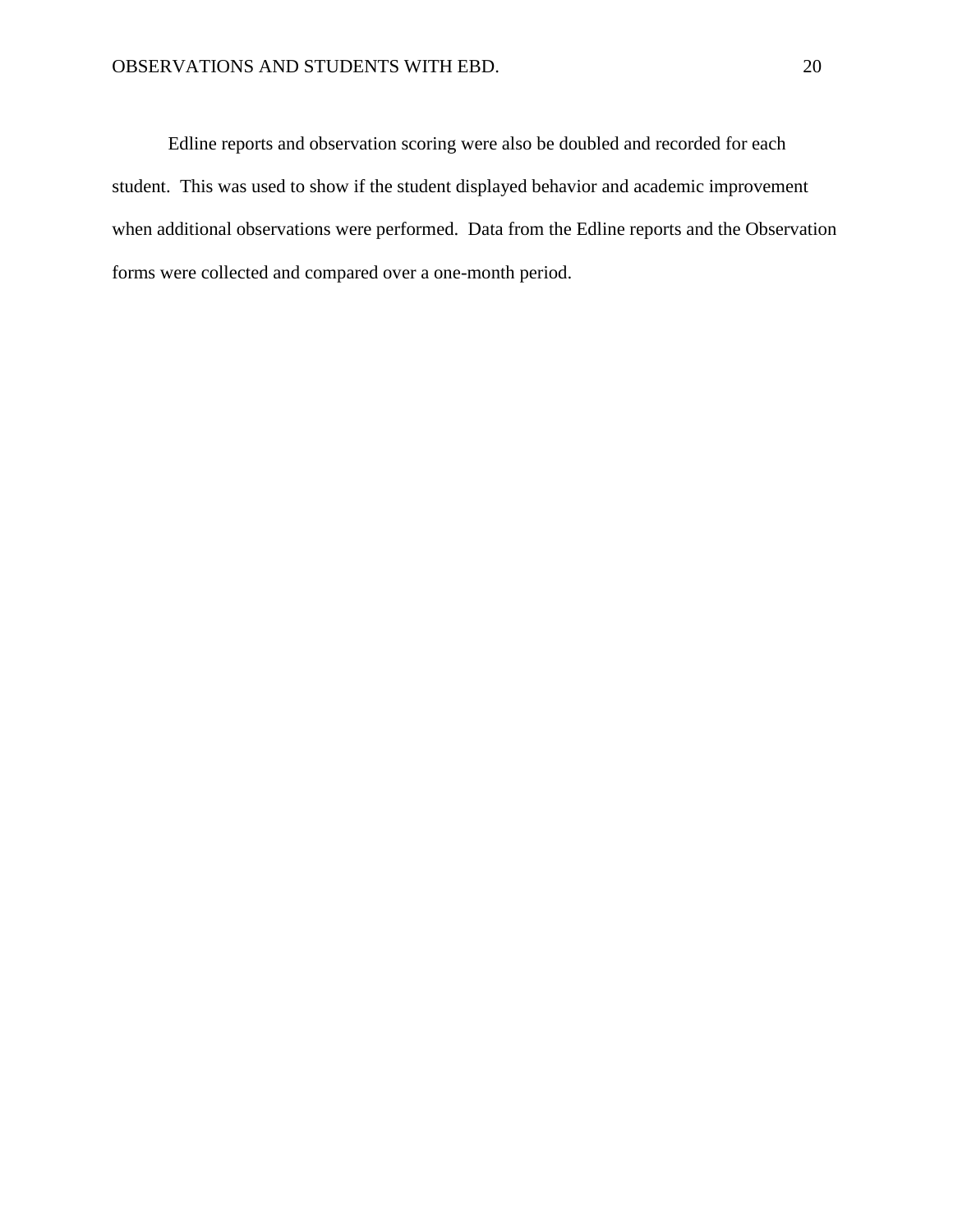#### **Chapter 4: Data Analysis**

An observation schedule was produced to observe each student for twenty minutes in the core classes they were failing. These observations were evenly distributed throughout March of 2015 and every attempt was made to make the observations on a weekly basis. By having the schedule created this way, a more accurate correlation with grades, observation scores, and observations were established by being evenly distributed.

#### **Data for Observation Scores**

Google sheets and Forms were used to collect the raw data from the observations while Microsoft Excel was used to create charts, graphs, and spreadsheets for analysis. The observation form was converted to a Google Form. The yes/no questions along with the comments section worked flawlessly for recording the data. The researcher took an Apple Ipad to each classroom to record appropriate responses for each part of the form. The data collected from Google Forms was then transferred to a Microsoft Excel Sheet. Formulas and sorting techniques were used to convert the responses into numerical data. A formula was created to give each student one point for a "Yes" response and minus one point for each "No" response. "Not Applicable" (N/A) responses were not assigned a numerical value. The points of the observation were then totaled and divided by the total "Yes" or "No" responses. This allowed "N/A" responses to not change the students score positively or negatively. The result was the final score. The spreadsheet that was created is listed in Table 1.

Table 1

# *Observation Scores*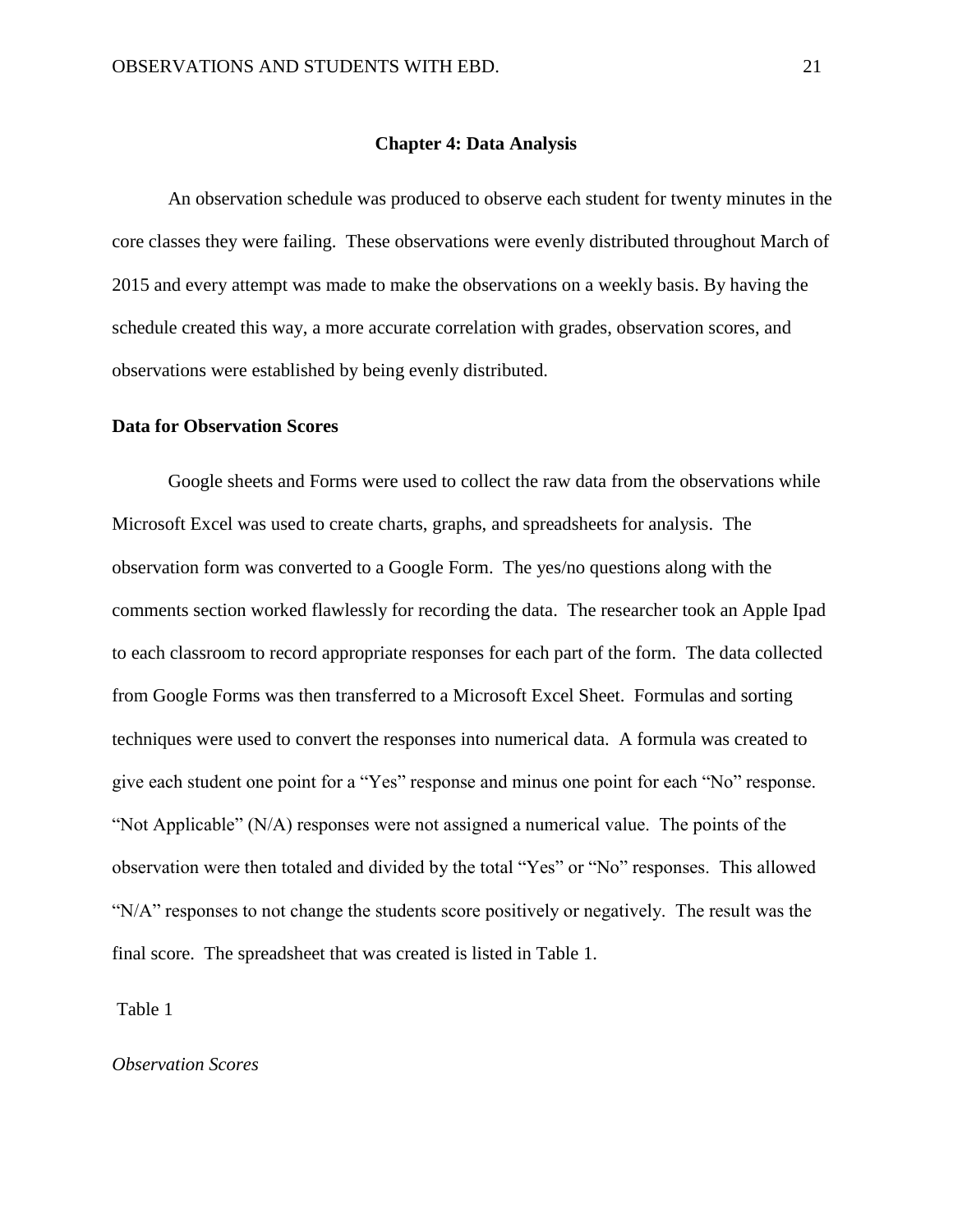| of Observation<br>Date | Student Name                   | Class?<br>ğ<br>time t<br>δ | Ringer<br>Complete Bell | Pencil     | Paper      | Homework   | Textbook    | Notebook   | Task<br>$\delta$ | Minimal Infractions<br>$\tilde{z}$ | <b>Behavior</b><br>Appropriate | Disruptive<br><b>b</b> | Disrespectful<br><b>b</b> | Book<br>Open | s Directions<br>Follow: | up/ Alert<br>Head | Taking<br>Note | on task<br>Time | Class<br>Participation in | Total Yes | Total No       | Total NA            | Score          | Possible<br>Points | Score<br>Final   |
|------------------------|--------------------------------|----------------------------|-------------------------|------------|------------|------------|-------------|------------|------------------|------------------------------------|--------------------------------|------------------------|---------------------------|--------------|-------------------------|-------------------|----------------|-----------------|---------------------------|-----------|----------------|---------------------|----------------|--------------------|------------------|
|                        | $3/18$ 12-1-T                  | Yes                        | N/A                     | Yes        | Yes        | N/A        | No          | Yes        | Yes              | Yes                                | Yes                            | Yes                    | Yes                       | N/A          | Yes                     | Yes               | N/A            | Yes             | No                        | 12        | 2              | 4                   | 10             | 28                 | 35.71            |
|                        | $3/25$ 12-1-T                  | Yes                        | N/A                     | Yes        | Yes        | N/A        | No          | Yes        | Yes              | Yes                                | Yes                            | Yes                    | Yes                       | N/A          | Yes                     | Yes               | N/A            | Yes             | No                        | 12        | $\overline{2}$ | 4                   | 10             | 28                 | 35.71            |
|                        | 3/9 10-1-C                     | Yes                        | Yes                     | Yes        | Yes        | N/A        | N/A         | Yes        | Yes              | Yes                                | No                             | Yes                    | Yes                       | No           | No                      | No                | No             | No              | No                        | 9         | $\overline{7}$ | $\overline{2}$      | $\overline{2}$ | 32                 | 6.25             |
|                        | 3/12 10-1-C                    | Yes                        | N/A                     | Yes        | Yes        | N/A        | Yes         | Yes        | Yes              | No                                 | Yes                            | Yes                    | Yes                       | N/A          | Yes                     | No                | Yes            | Yes             | Yes                       | 13        | $\overline{2}$ | 3                   | 11             | 30                 | 36.67            |
|                        | 3/19 10-1-C<br>3/20 10-1-C     | Yes<br>Yes                 | Yes                     | Yes        | Yes        | N/A        | Yes<br>N/A  | Yes        | Yes              | Yes                                | Yes<br>Yes                     | Yes                    | Yes                       | N/A          | Yes                     | Yes<br>Yes        | No<br>N/A      | Yes             | Yes                       | 15<br>14  | 1<br>1         | $\overline{2}$<br>3 | 14<br>13       | 32<br>30           | 43.75<br>43.33   |
|                        | 3/20 10-1-C                    | Yes                        | Yes<br>N/A              | Yes<br>Yes | Yes<br>Yes | No<br>N/A  | No          | Yes<br>Yes | Yes<br>No        | Yes<br>Yes                         | No                             | Yes<br>Yes             | Yes<br>Yes                | N/A<br>No    | Yes<br>No               | No                | N/A            | Yes<br>No       | Yes<br>No                 | 7         | 8              | 3                   | -1             | 30                 | $-3.33$          |
|                        | 3/20 10-1-C                    | Yes                        | N/A                     | Yes        | Yes        | N/A        | No          | Yes        | No               | Yes                                | No                             | Yes                    | Yes                       | No           | No                      | No                | N/A            | No              | No                        | 7         | 8              | 3                   | $-1$           | 30                 | $-3.33$          |
|                        | $3/3$ 11-1-C                   | Yes                        | N/A                     | Yes        | Yes        | N/A        | Yes         | N/A        | Yes              | Yes                                | Yes                            | Yes                    | Yes                       | Yes          | Yes                     | Yes               | N/A            | Yes             | Yes                       | 14        | 0              | 4                   | 14             | 28                 | 50.00            |
|                        | 3/20 11-1-C                    | Yes                        | N/A                     | Yes        | Yes        | Yes        | N/A         | N/A        | Yes              | Yes                                | Yes                            | Yes                    | Yes                       | N/A          | N/A                     | No                | N/A            | Yes             | No                        | 10        | 2              | 6                   | 8              | 24                 | 33.33            |
|                        | 3/23 11-1-C                    | Yes                        | N/A                     | Yes        | Yes        | N/A        | Yes         | Yes        | Yes              | No                                 | Yes                            | Yes                    | Yes                       | Yes          | Yes                     | Yes               | N/A            | Yes             | No                        | 13        | $\overline{2}$ | 3                   | 11             | 30                 | 36.67            |
|                        | 3/27   11-1-C                  | Yes                        | Yes                     | Yes        | Yes        | N/A        | N/A         | Yes        | Yes              | No                                 | Yes                            | Yes                    | Yes                       | N/A          | Yes                     | Yes               | Yes            | Yes             | Yes                       | 14        | 1              | 3                   | 13             | 30                 | 43.33            |
|                        | $3/9$ 10-2-T                   | Yes                        | Yes                     | Yes        | Yes        | N/A        | Yes         | Yes        | Yes              | Yes                                | Yes                            | Yes                    | Yes                       | Yes          | Yes                     | Yes               | N/A            | Yes             | Yes                       | 16        | 0              | $\overline{2}$      | 16             | 32                 | 50.00            |
|                        | 3/9 10-2-T                     | Yes                        | Yes                     | Yes        | Yes        | N/A        | Yes         | Yes        | Yes              | Yes                                | Yes                            | Yes                    | Yes                       | Yes          | Yes                     | Yes               | N/A            | Yes             | Yes                       | 16        | 0              | $\overline{2}$      | 16             | 32                 | 50.00            |
|                        | 3/16 10-2-T                    | Yes                        | Yes                     | Yes        | Yes        | N/A        | N/A         | Yes        | Yes              | Yes                                | Yes                            | Yes                    | Yes                       | N/A          | Yes                     | Yes               | Yes            | Yes             | Yes                       | 15        | 0              | 3                   | 15             | 30                 | 50.00            |
|                        | 3/23 10-2-T                    | Yes                        | Yes                     | Yes        | Yes        | N/A        | Yes         | Yes        | Yes              | Yes                                | Yes                            | Yes                    | Yes                       | Yes          | Yes                     | Yes               | N/A            | Yes             | Yes                       | 16        | 0              | 2                   | 16             | 32                 | 50.00            |
|                        | $3/2$ 12-1-T<br>3/9 12-1-T     | Yes                        | Yes                     | Yes        | Yes        | No         | No          | Yes        | No               | Yes                                | Yes                            | Yes                    | No                        | N/A          | N/A                     | Yes               | N/A            | Yes             | N/A                       | 10        | 4              | 4                   | 6              | 28                 | 21.43            |
|                        | $3/12$ 12-1-T                  | Yes<br>Yes                 | No<br>Yes               | Yes<br>Yes | Yes<br>Yes | N/A<br>N/A | Yes<br>N/A  | N/A<br>Yes | No<br>Yes        | Yes<br>No                          | Yes<br>Yes                     | Yes<br>No              | N/A<br>No                 | Yes<br>N/A   | N/A<br>Yes              | Yes<br>Yes        | No<br>Yes      | No<br>Yes       | N/A<br>Yes                | 9<br>12   | 4<br>3         | 5<br>3              | 5<br>9         | 26<br>30           | 19.23<br>30.00   |
|                        | $3/16$ 12-1-T                  | Yes                        | N/A                     | Yes        | Yes        | N/A        | N/A         | N/A        | Yes              | No                                 | Yes                            | No                     | No                        | N/A          | Yes                     | Yes               | N/A            | Yes             | Yes                       | 9         | 3              | 6                   | 6              | 24                 | 25.00            |
|                        | $3/16$ 12-1-T                  | Yes                        | Yes                     | Yes        | Yes        | N/A        | N/A         | Yes        | Yes              | No                                 | Yes                            | No                     | No                        | N/A          | Yes                     | Yes               | Yes            | Yes             | Yes                       | 12        | 3              | 3                   | 9              | 30                 | 30.00            |
|                        | $3/18$ 12-1-T                  | Yes                        | Yes                     | Yes        | Yes        | N/A        | Yes         | Yes        | Yes              | Yes                                | Yes                            | Yes                    | Yes                       | Yes          | Yes                     | Yes               | Yes            | Yes             | No                        | 16        | $\overline{1}$ | 1                   | 15             | 34                 | 44.12            |
|                        | $3/19$ 12-1-T                  | Yes                        | Yes                     | Yes        | Yes        | N/A        | N/A         | Yes        | Yes              | No                                 | Yes                            | No                     | No                        | N/A          | Yes                     | Yes               | Yes            | Yes             | Yes                       | 12        | 3              | 3                   | 9              | 30                 | 30.00            |
|                        | $3/23$ 12-1-T                  | Yes                        | Yes                     | Yes        | Yes        | N/A        | N/A         | Yes        | No               | Yes                                | No                             | No                     | No                        | N/A          | No                      | No                | N/A            | No              | No                        | 6         | 8              | 4                   | $-2$           | 28                 | $-7.14$          |
|                        | $3/23$ 12-1-T                  | No                         | N/A                     | N/A        | N/A        | N/A        | N/A         | No         | No               | Yes                                | Yes                            | No                     | Yes                       | N/A          | No                      | Yes               | No             | No              | N/A                       | 4         | 7              | 7                   | $-3$           | 22                 | -13.64           |
|                        | $3/25$ 12-1-T                  | N/A                        | N/A                     | N/A        | N/A        | N/A        | N/A         | N/A        | N/A              | N/A                                | N/A                            | No                     | No                        | N/A          | Yes                     | Yes               | N/A            | Yes             | N/A                       | 3         | $\overline{2}$ | 13                  | 1              | 10                 | 10.00            |
|                        | $3/25$ 12-1-T                  | N/A                        | N/A                     | N/A        | N/A        | N/A        | N/A         | N/A        | N/A              | N/A                                | N/A                            | No                     | No                        | N/A          | Yes                     | Yes               | N/A            | Yes             | N/A                       | 3         | 2              | 13                  | 1              | 10                 | 10.00            |
|                        | $3/25$ 12-1-T                  | N/A                        | N/A                     | N/A        | N/A        | N/A        | N/A         | N/A        | N/A              | N/A                                | N/A                            | No                     | No                        | N/A          | Yes                     | Yes               | N/A            | Yes             | N/A                       | 3         | 2              | 13                  | 1              | 10                 | 10.00            |
|                        | 3/2 9-2-C<br>3/10 9-2-C        | Yes                        | N/A                     | N/A        | N/A        | N/A        | Yes         | N/A        | Yes              | Yes                                | Yes                            | Yes                    | Yes                       | Yes          | Yes                     | Yes               | N/A            | Yes             | Yes                       | 12        | 0              | 6                   | 12             | 24                 | 50.00            |
|                        | 3/16 9-2-C                     | Yes<br>No                  | Yes<br>N/A              | Yes<br>N/A | Yes<br>N/A | N/A<br>N/A | Yes<br>N/A  | Yes<br>N/A | Yes<br>N/A       | Yes<br>N/A                         | Yes<br>N/A                     | No<br>N/A              | Yes<br>N/A                | Yes<br>N/A   | Yes<br>N/A              | Yes<br>N/A        | N/A<br>N/A     | Yes<br>N/A      | No<br>N/A                 | 14<br>0   | 2<br>1         | 2<br>17             | 12<br>$-1$     | 32<br>2            | 37.50<br>-50.00  |
|                        | 3/17 9-2-C                     | No                         | No                      | Yes        | Yes        | N/A        | N/A         | Yes        | Yes              | Yes                                | Yes                            | No                     | Yes                       | N/A          | Yes                     | Yes               | Yes            | Yes             | Yes                       | 12        | 3              | 3                   | 9              | 30                 | 30.00            |
|                        | 3/24 9-2-C                     | Yes                        | N/A                     | No         | Yes        | N/A        | N/A         | Yes        | Yes              | No                                 | Yes                            | Yes                    | Yes                       | N/A          | Yes                     | Yes               | Yes            | Yes             | Yes                       | 12        | $\overline{2}$ | 4                   | 10             | 28                 | 35.71            |
|                        | 3/27 9-2-C                     | Yes                        | N/A                     | Yes        | Yes        | N/A        | Yes         | Yes        | Yes              | No                                 | Yes                            | No                     | No                        | Yes          | Yes                     | Yes               | N/A            | Yes             | Yes                       | 12        | 3              | 3                   | $\overline{9}$ | 30                 | 30.00            |
|                        | $3/4$ 12-1-T                   | Yes                        | No                      | No         | No         | N/A        | No          | No         | No               | N/A                                | Yes                            | Yes                    | Yes                       | No           | N/A                     | N/A               | Yes            | No              | No                        | 5         | 9              | 4                   | $-4$           | 28                 | -14.29           |
|                        | 3/10 12-1-T                    | Yes                        | Yes                     | Yes        | Yes        | N/A        | No          | N/A        | No               | No                                 | Yes                            | No                     | No                        | N/A          | Yes                     | Yes               | Yes            | Yes             | Yes                       | 10        | 5              | 3                   | 5              | 30                 | 16.67            |
|                        | $3/12$ 12-1-T                  | Yes                        | Yes                     | Yes        | Yes        | N/A        | Yes         | Yes        | Yes              | Yes                                | Yes                            | Yes                    | No                        | Yes          | Yes                     | Yes               | Yes            | No              | Yes                       | 15        | 2              |                     | 13             | 34                 | 38.24            |
|                        | $3/12$ 12-1-T                  | Yes                        | N/A                     | N/A        | N/A        | N/A        | N/A         | N/A        | <b>No</b>        | N/A                                | Yes                            | Yes                    | Yes                       | N/A          | Yes                     | Yes               | N/A            | Yes             | Yes                       | 8         |                | 9                   | $\prime$       | 18                 | 38.89            |
|                        | $3/18$ 12-1-T                  | Yes                        | Yes                     | Yes        | Yes        | N/A        | No          | N/A        | No               | No                                 | Yes                            | No                     | No                        | N/A          | Yes                     | Yes               | Yes            | Yes             | Yes                       | 10        | 5              | 3                   | 5              | 30                 | 16.67            |
|                        | $3/23$ 12-1-T<br>$3/23$ 12-1-T | Yes<br>Yes                 | No<br>No                | No<br>Yes  | No<br>Yes  | N/A<br>N/A | N/A<br>Yes  | Yes<br>Yes | Yes<br>No        | No<br>N/A                          | Yes<br>No                      | Yes<br>No              | Yes<br>No                 | Yes<br>Yes   | No<br>No                | Yes<br>Yes        | Yes<br>No      | Yes<br>No       | N/A<br>No                 | 10<br>7   | 5<br>9         | 3<br>2              | 5<br>$-2$      | 30<br>32           | 16.67<br>$-6.25$ |
|                        | 3/25 12-1-T                    | Yes                        | Yes                     | Yes        | Yes        | N/A        | No          | N/A        | No               | No                                 | Yes                            | No                     | No                        | N/A          | Yes                     | Yes               | Yes            | Yes             | Yes                       | 10        | 5              | 3                   | 5              | 30                 | 16.67            |
|                        | $2/25$ 9-1-T                   | Yes                        | Yes                     | Yes        | Yes        | N/A        | Yes         | Yes        | Yes              | Yes                                | Yes                            | Yes                    | Yes                       | N/A          | Yes                     | Yes               | No             | Yes             | Yes                       | 15        | 1              | 2                   | 14             | 32                 | 43.75            |
|                        | $3/9$ 9-1-T                    | Yes                        | Yes                     | Yes        | Yes        | N/A        | N/A         | Yes        | Yes              | No                                 | Yes                            | No                     | Yes                       | N/A Yes      |                         | Yes               | Yes            | Yes             | Yes                       | 13        | 2              | 3                   | 11             | 30                 | 36.67            |
|                        | $3/10$ 9-1-T                   | Yes                        | N/A                     | Yes        | Yes        | Yes        | No          | Yes        | Yes              | Yes                                | Yes                            | No                     | Yes                       | N/A No       |                         | Yes               | N/A            | No              | No                        | 10        | 5              | 3                   | 5              | 30                 | 16.67            |
|                        | $3/10$ 9-1-T                   | Yes                        | Yes                     | Yes        | Yes        | No         | N/A         | Yes        | No               | Yes                                | Yes                            | No                     | Yes                       | N/A          | Yes                     | Yes               | No             | Yes             | No                        | 11        | 5              | 2                   | 6              | 32                 | 18.75            |
|                        | $3/11$ 9-1-T                   | Yes                        | Yes                     | Yes        | N/A        | N/A        | $N/A$ $N/A$ |            | No               | No                                 | No                             | No                     | No                        | N/A          | N <sub>0</sub>          | Yes               | No             | No              | No                        | 4         | 9              | 5                   | -5             | 26                 | $-19.23$         |
|                        | $3/12$ 9-1-T                   | Yes                        | Yes                     | Yes        | Yes        | No         | Yes         | Yes        | Yes              | Yes                                | Yes                            | Yes                    | Yes                       | Yes          | Yes                     | Yes               | Yes            | Yes             | Yes                       | 17        | 1              | 0                   | 16             | 36                 | 44.44            |
|                        | $3/16$ 9-1-T                   | Yes                        | N/A Yes                 |            | Yes        | N/A        | $N/A$ $N/A$ |            | No               | No                                 | No                             | No                     | No                        | N/A          | No                      | Yes               | N/A            | No              | No                        | 4         | 8              | 6                   | -4             | 24                 | $-16.67$         |
|                        | $3/16$ 9-1-T<br>$3/17$ 9-1-T   | Yes                        | N/A Yes                 |            | Yes        | N/A        | Yes         | Yes        | Yes              | No                                 | Yes                            | Yes                    | Yes                       | No           | No                      | Yes               | Yes            | No              | N/A                       | 11        | 4<br>3         | 3                   | 7              | 30                 | 23.33<br>26.92   |
|                        | $3/17$ 9-1-T                   | Yes<br>Yes                 | N/A<br>Yes              | Yes<br>Yes | Yes<br>Yes | N/A<br>N/A | N/A<br>N/A  | Yes<br>Yes | No<br>Yes        | Yes<br>No                          | Yes<br>Yes                     | No<br>No               | No<br>Yes                 | N/A<br>N/A   | Yes<br>Yes              | Yes<br>Yes        | N/A<br>Yes     | Yes<br>Yes      | Yes<br>Yes                | 10<br>13  | 2              | 5<br>3              | 7<br>11        | 26<br>30           | 36.67            |
|                        | $3/20$ 9-1-T                   | Yes                        | N/A                     | Yes        | Yes        | N/A        | No          | N/A        | No               | Yes                                | Yes                            | Yes                    | Yes                       | N/A          | Yes                     | Yes               | N/A            | No              | N/A                       | 9         | 3              | 6                   | 6              | 24                 | 25.00            |
|                        | $3/23$ 9-1-T                   | Yes                        | No                      | Yes        | Yes        | N/A        | N/A         | N/A        | Yes              | Yes                                | Yes                            | Yes                    | Yes                       | N/A          | Yes                     | Yes               | Yes            | Yes             | N/A                       | 12        | 1              | 5                   | 11             | 26                 | 42.31            |
|                        | $3/23$ 9-1-T                   | Yes                        | N/A                     | Yes        | Yes        | No         | N/A No      |            | Yes              | Yes                                | No                             | Yes                    | Yes                       | N/A          | Yes                     | Yes               | N/A            | Yes             | No                        | 10        | 4              | 4                   | 6              | 28                 | 21.43            |
|                        | $3/24$ 9-1-T                   | Yes                        | N/A                     | Yes        | Yes        | Yes        | Yes         | Yes        | Yes              | Yes                                | Yes                            | Yes                    | Yes                       | Yes          | Yes                     | Yes               | N/A            | Yes             | N/A                       | 15        | 0              | 3                   | 15             | 30                 | 50.00            |
|                        | $3/24$ 9-1-T                   | Yes                        | Yes                     | Yes        | Yes        | N/A        | Yes         | Yes        | Yes              | No                                 | Yes                            | Yes                    | No                        | Yes          | Yes                     | Yes               | N/A            | Yes             | Yes                       | 14        | 2              | 2                   | 12             | 32                 | 37.50            |
|                        | $3/25$ 9-1-T                   | Yes                        | Yes                     | Yes        | Yes        |            | N/A N/A Yes |            | Yes              | <b>Yes</b>                         | Yes                            | Yes                    | Yes                       | Yes          | N/A Yes                 |                   | Yes            | Yes             | N/A                       | 14        | 0              | 4                   | 14             | 28                 | 50.00            |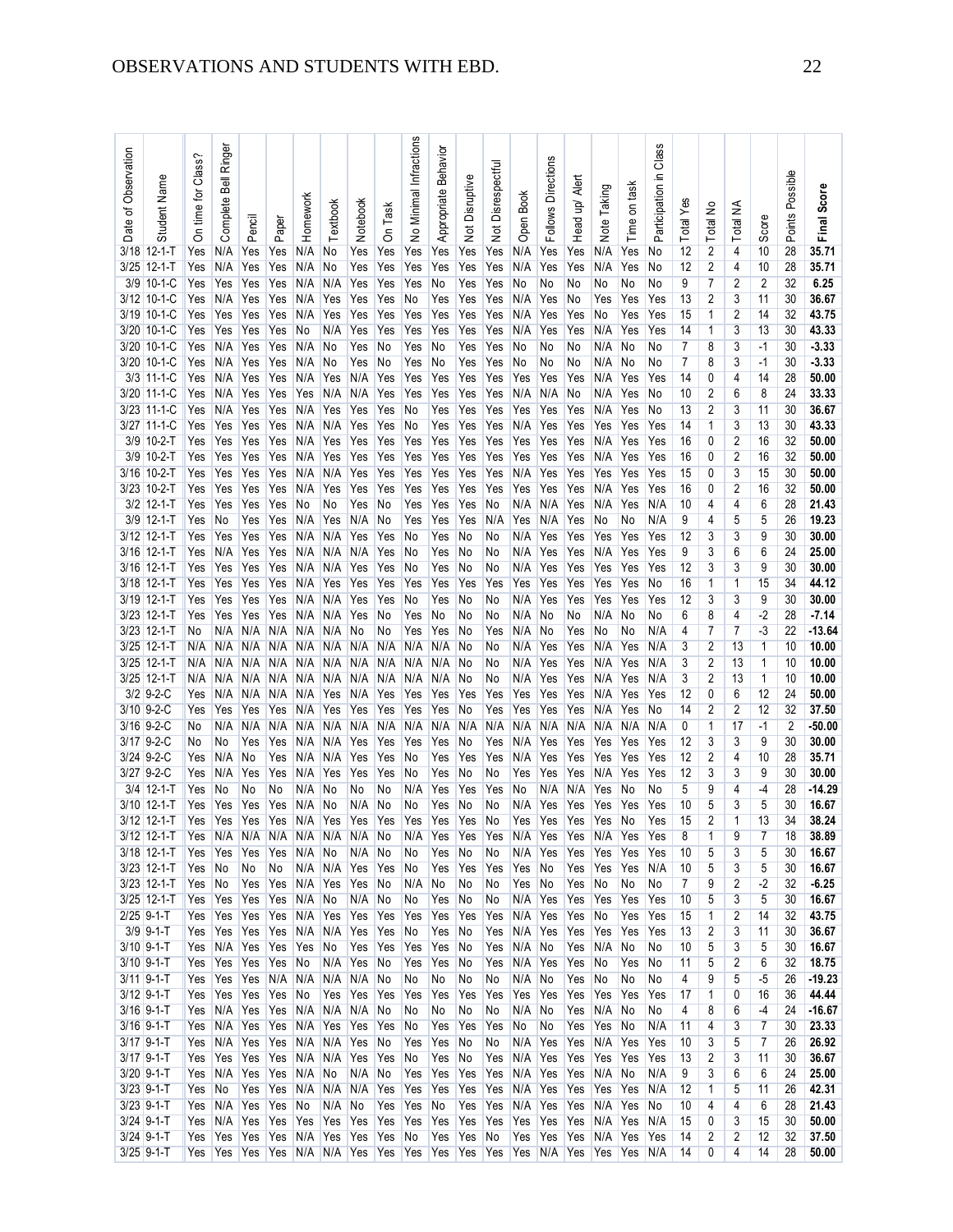# **Distribution of Observation Scores**

After data was collected by Google Forms and converted into the Observation Spreadsheet, the researcher began creating new spreadsheets and charts to display distribution of observation scores. Figure 4 shows the distribution of scores for all observations for all the control and target students. Figure 5 shows the distribution for the first observation scores while Figure 6 shows the distribution for the last observation scores.



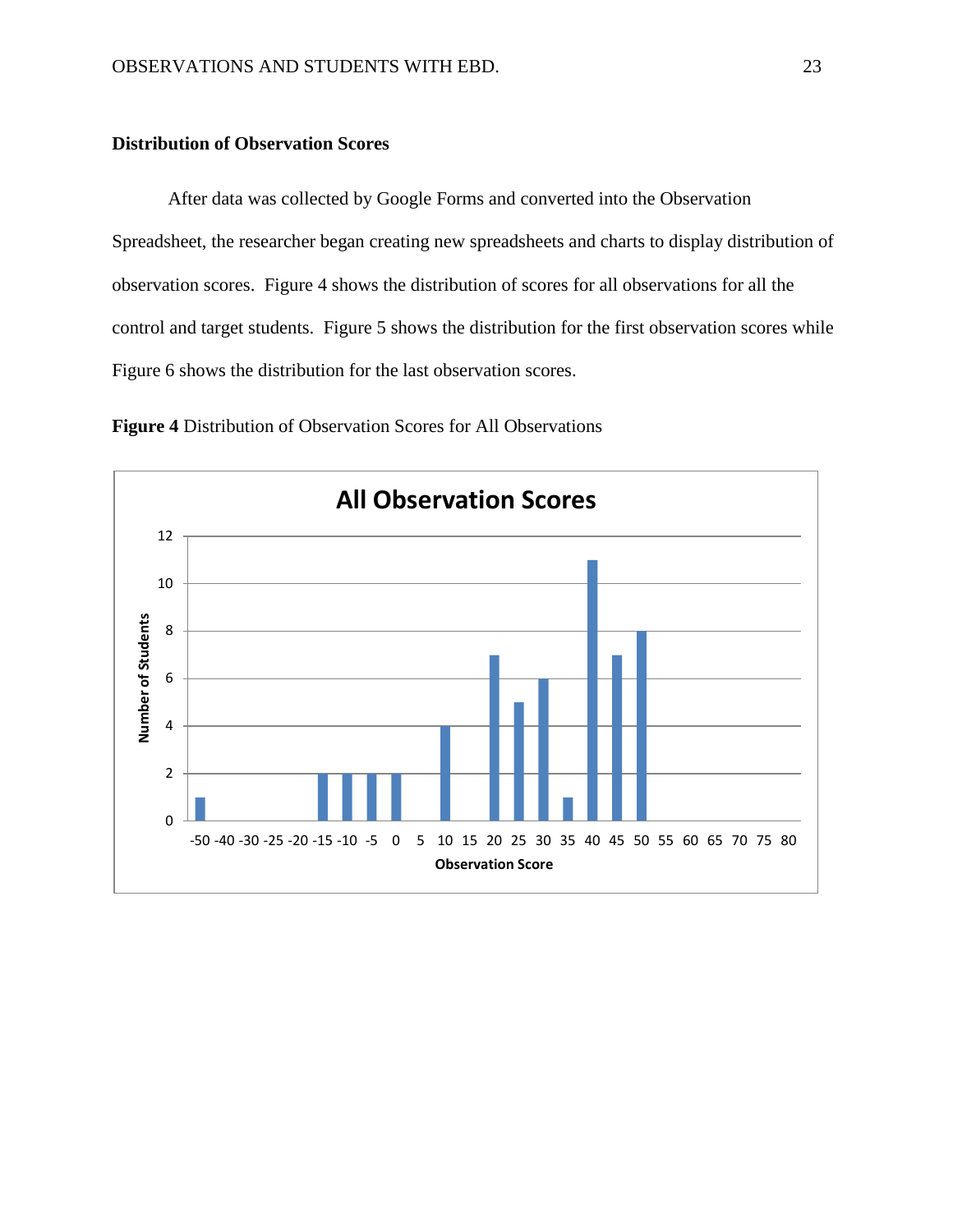

**Figure 5** Distribution of the First Observation Scores

**Figure 6** Distribution of Final Observation Scores

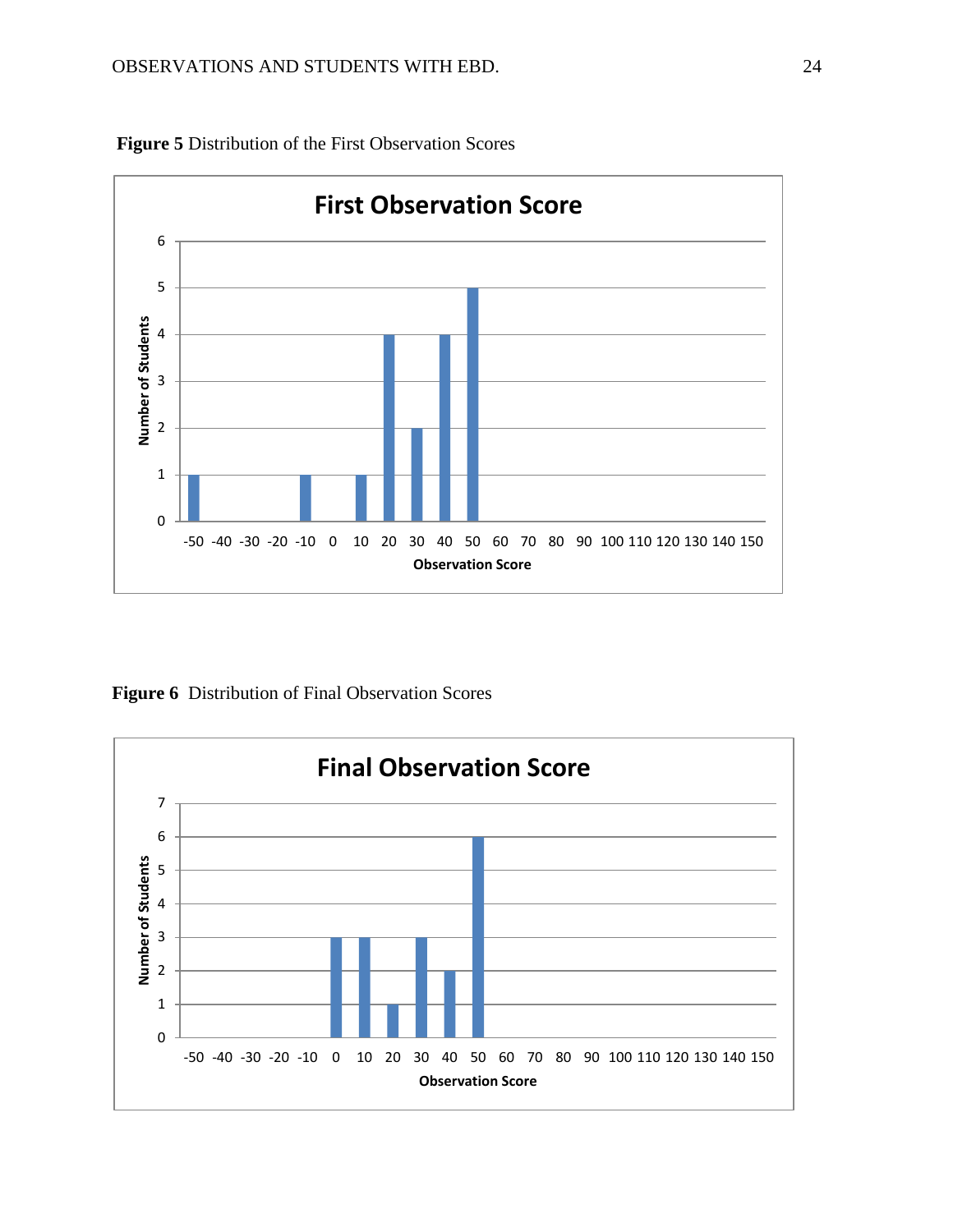# **Comparing data for Observation Scores**

To answer the first research question, "How does the frequency of classroom observations affect students with emotional or behavioral disorders?" the researcher had to compare the original observation scores with the final observation scores to determine if there was a relationship with the frequency of the observation and the change in the observation score. The mean gain on the observation score for the control group was .2975 points. The mean gain on the observation score for the target group was 1.258 points. The standard deviation of the change in scores was 38.1 for the control and 19 for the target group. Table 2 illustrates the results of the observation scores for the control group (two observations per failing class) and Table 3 shows the observation scores for the target group (four observations per failing class).

# Table 2

| # of<br>observations | <b>Student</b><br>ID | <b>Class</b>   | <b>Beginning</b><br><b>Observation</b><br><b>Score</b> | <b>Ending</b><br><b>Observation</b><br><b>Score</b> | Gain/Loss<br><b>Observation</b><br><b>Score</b> |
|----------------------|----------------------|----------------|--------------------------------------------------------|-----------------------------------------------------|-------------------------------------------------|
| $\overline{2}$       | $9 - 2 - C$          | <b>Biology</b> | 50                                                     | 30                                                  | $-20$                                           |
| $\overline{2}$       | $9 - 2 - C$          | Read           | $-50$                                                  | 35.71                                               | 85.71                                           |
| $\overline{2}$       | $9 - 2 - C$          | Math           | 37.5                                                   | 30                                                  | $-7.5$                                          |
| $\overline{2}$       | $10 - 1 - C$         | Math           | 6.25                                                   | $-3.33$                                             | $-9.58$                                         |
| $\overline{2}$       | $10 - 1 - C$         | <b>Biology</b> | 36.67                                                  | 43.75                                               | 7.08                                            |
| $\overline{2}$       | $10 - 1 - C$         | <b>History</b> | 43.33                                                  | $-3.33$                                             | $-46.66$                                        |
| $\overline{2}$       | $11 - 1 - C$         | English        | 50                                                     | 43.33                                               | $-6.67$                                         |
| $\overline{2}$       | $12 - 2 - C$         | <b>English</b> | 35.71                                                  | 35.71                                               | $\overline{0}$                                  |

#### *Observation Scores for Control Group*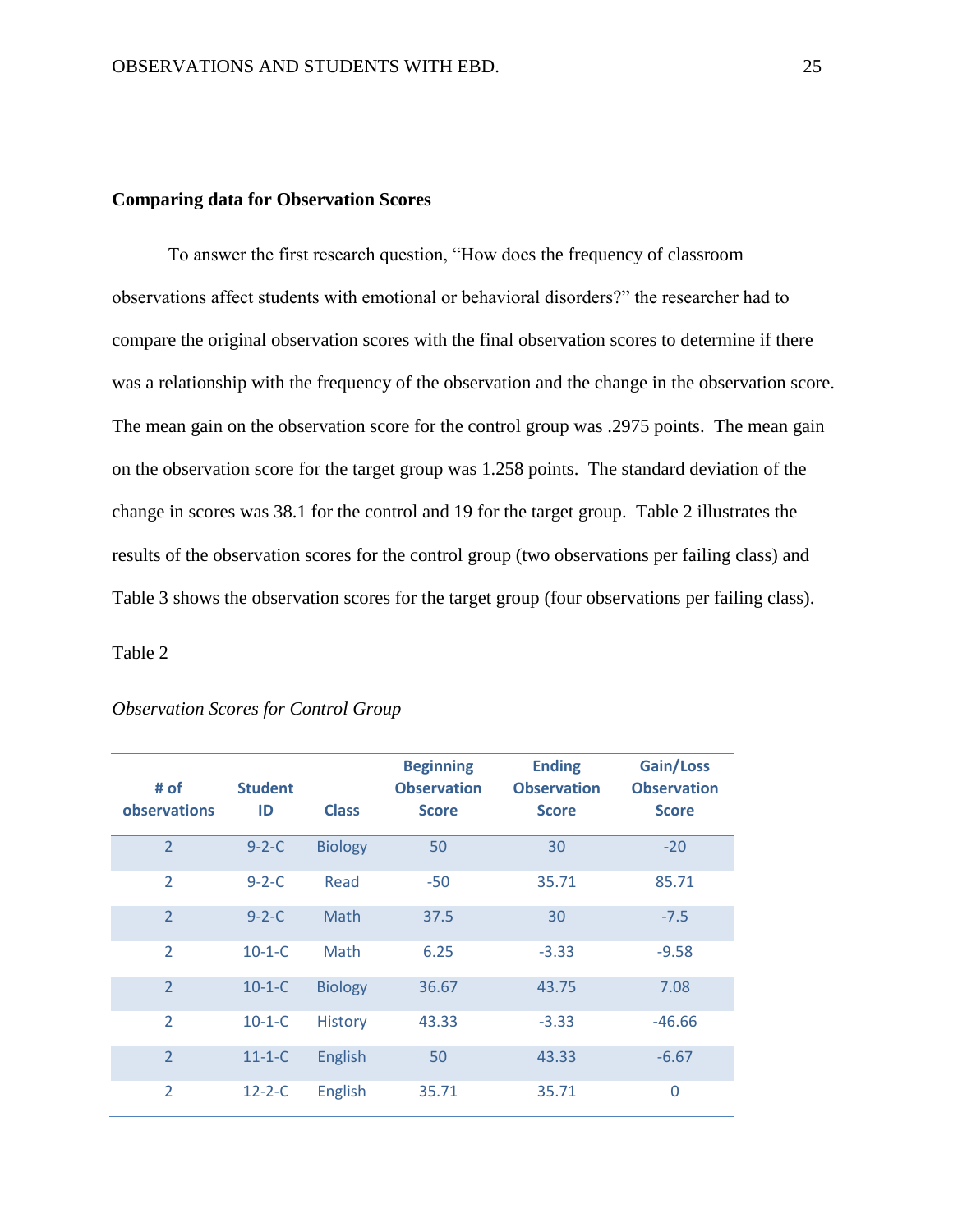# Table 3

# *Observation Scores for Target Group*

| # of<br>observations | <b>Student</b><br>ID | <b>Class</b>            | <b>Beginning</b><br><b>Observation</b><br><b>Score</b> | <b>Ending</b><br><b>Observation</b><br><b>Score</b> | Gain/Loss<br><b>Observation</b><br><b>Scores</b> |
|----------------------|----------------------|-------------------------|--------------------------------------------------------|-----------------------------------------------------|--------------------------------------------------|
| $\overline{4}$       | $9 - 1 - T$          | <b>History</b>          | 43.75                                                  | 42.31                                               | $-1.44$                                          |
| $\overline{4}$       | $9 - 1 - T$          | English                 | 36.67                                                  | 50                                                  | 13.33                                            |
| $\overline{4}$       | $9 - 1 - T$          | Math                    | 16.67                                                  | 21.43                                               | 4.76                                             |
| $\overline{4}$       | $9 - 1 - T$          | <b>Science</b>          | 18.75                                                  | 50                                                  | 31.25                                            |
| $\overline{4}$       | $10-2-T$             | <b>Science</b>          | 50                                                     | 50                                                  | $\overline{0}$                                   |
| $\overline{4}$       | $11 - 2 - T$         | Math                    | 21.43                                                  | 10                                                  | $-11.43$                                         |
| $\overline{4}$       | $11 - 2 - T$         | <b>Biology</b>          | 19.23                                                  | 10                                                  | $-9.23$                                          |
|                      |                      | Earth                   |                                                        |                                                     |                                                  |
| 4                    | $11 - 2 - T$         | <b>Science</b>          | 30                                                     | 10                                                  | $-20$                                            |
| $\overline{4}$       | $12 - 1 - T$         | <b>History</b>          | $-14.29$                                               | 16.67                                               | 30.96                                            |
| 4                    | $12 - 1 - T$         | Earth<br><b>Science</b> | 16.67                                                  | $-6.25$                                             | $-22.92$                                         |

After discovering the mean, standard deviation, and other statistics, the researcher compiled data to determine the level of relationship between the frequency of observations and the observation score. This was completed by attaining the correlation coefficient. The correlation coefficient was  $r = .02238$ , which indicates that there is a low degree of correlation between the frequency of observations and the observation score. Table 4 explains the degrees of correlation.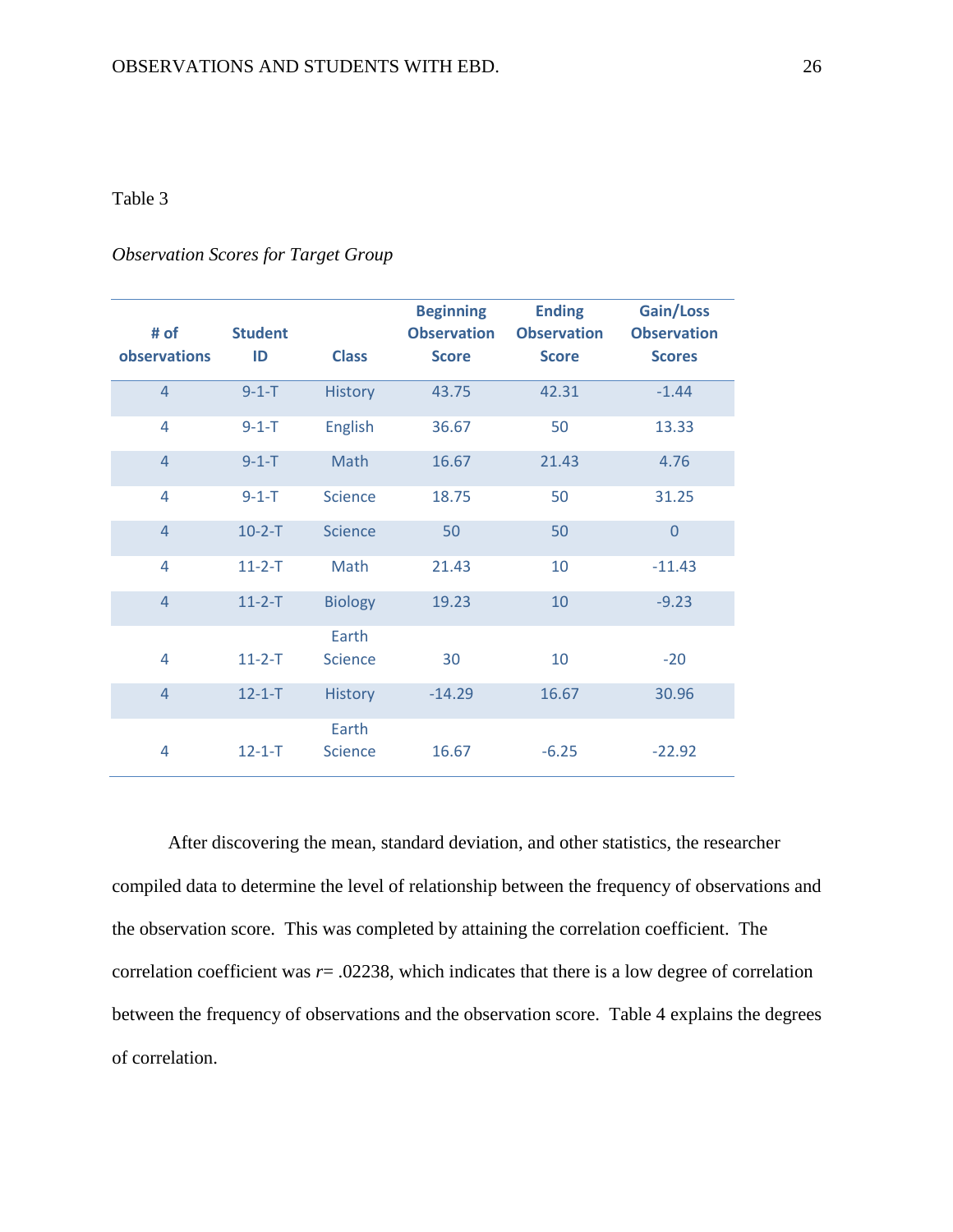#### Table 4

# Degrees of Correlation

| Degrees                              | Positive           | Negative           |
|--------------------------------------|--------------------|--------------------|
| Absence of correlation $\rightarrow$ | Zero               | $\Omega$           |
| Perfect correlation $\rightarrow$    |                    | $-1$               |
| High degree $\rightarrow$            | $+0.75$ to $+1$    | $-0.75$ to $-1$    |
| Moderate degree $\rightarrow$        | $+0.25$ to $+0.75$ | $-0.25$ to $-0.75$ |
| Low degree $\rightarrow$             | 0 to 0.25          | 0 to $-0.25$       |

After gathering the correlation coefficient, the researcher was able to determine the results of the first research question "How does the frequency of classroom observations affect students with emotional or behavioral disorders observation scores?" The hypothesis "Observation scores will increase as the frequency of observations increase" is supported by the data collected, although this relationship is very weak. Possible explanations for the results of the data collected will be discussed in Chapter 5.

# **Data for Grades**

The collection of grades for students with EBD is a common ritual for case managers. The data is simply collected and printed from an online program named Edline. Edline displays information about grades for all students at Ripley High School and can easily be collected in real-time by students, staff members, and parents. The process the researcher used to collect data is no different from the typical procedures used by a case manager.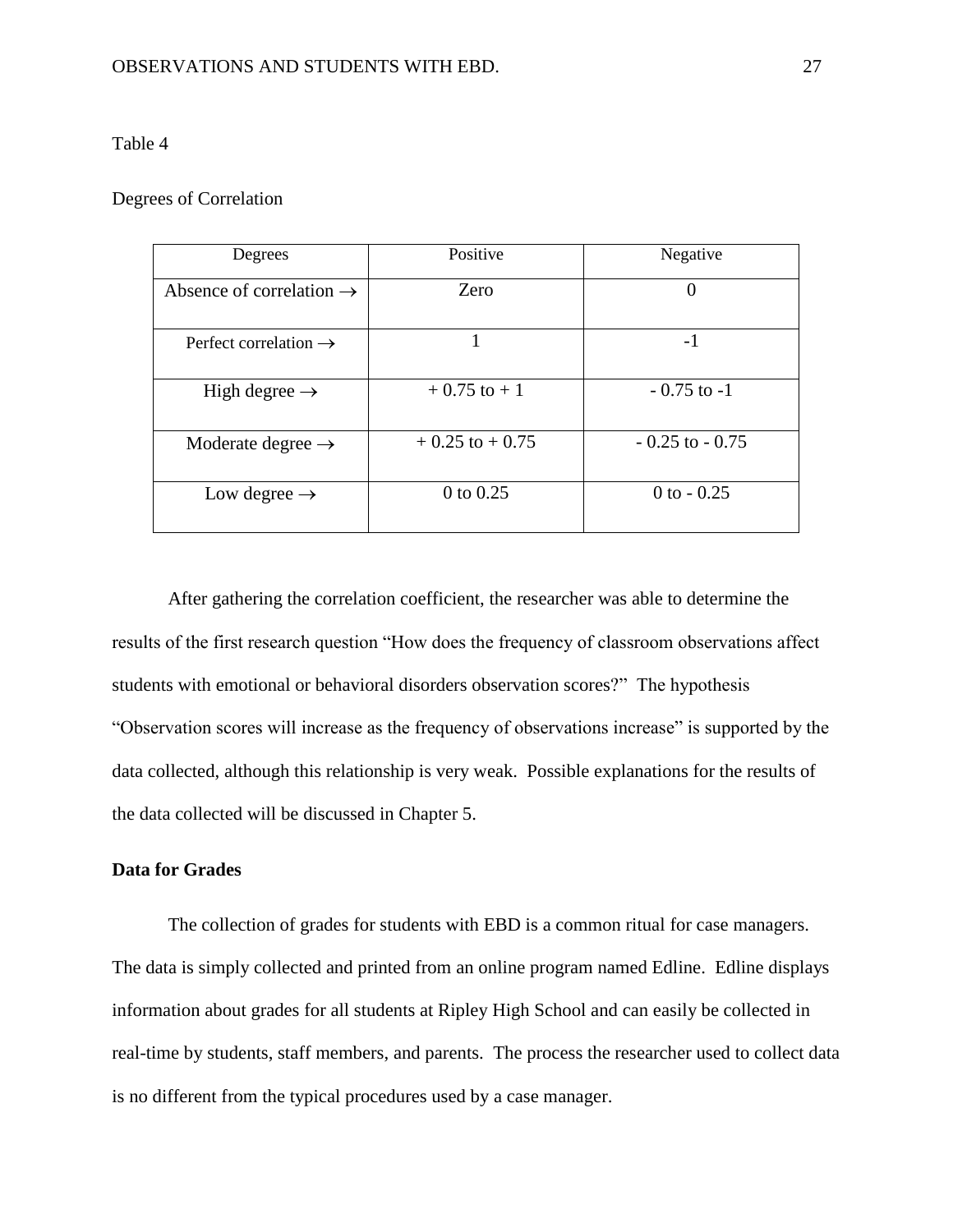# **Distribution of Grades**

After collecting grades from the Edline program, the researcher began analyzing the distribution of failing grades. Figure 7 shows the distribution of grades for all students. Figure 8 displays distribution of grades for the first week, while Figure 9 displays the distribution of grades for the final week.





**Figure 8** Distribution of Failing Grades for the First Week.

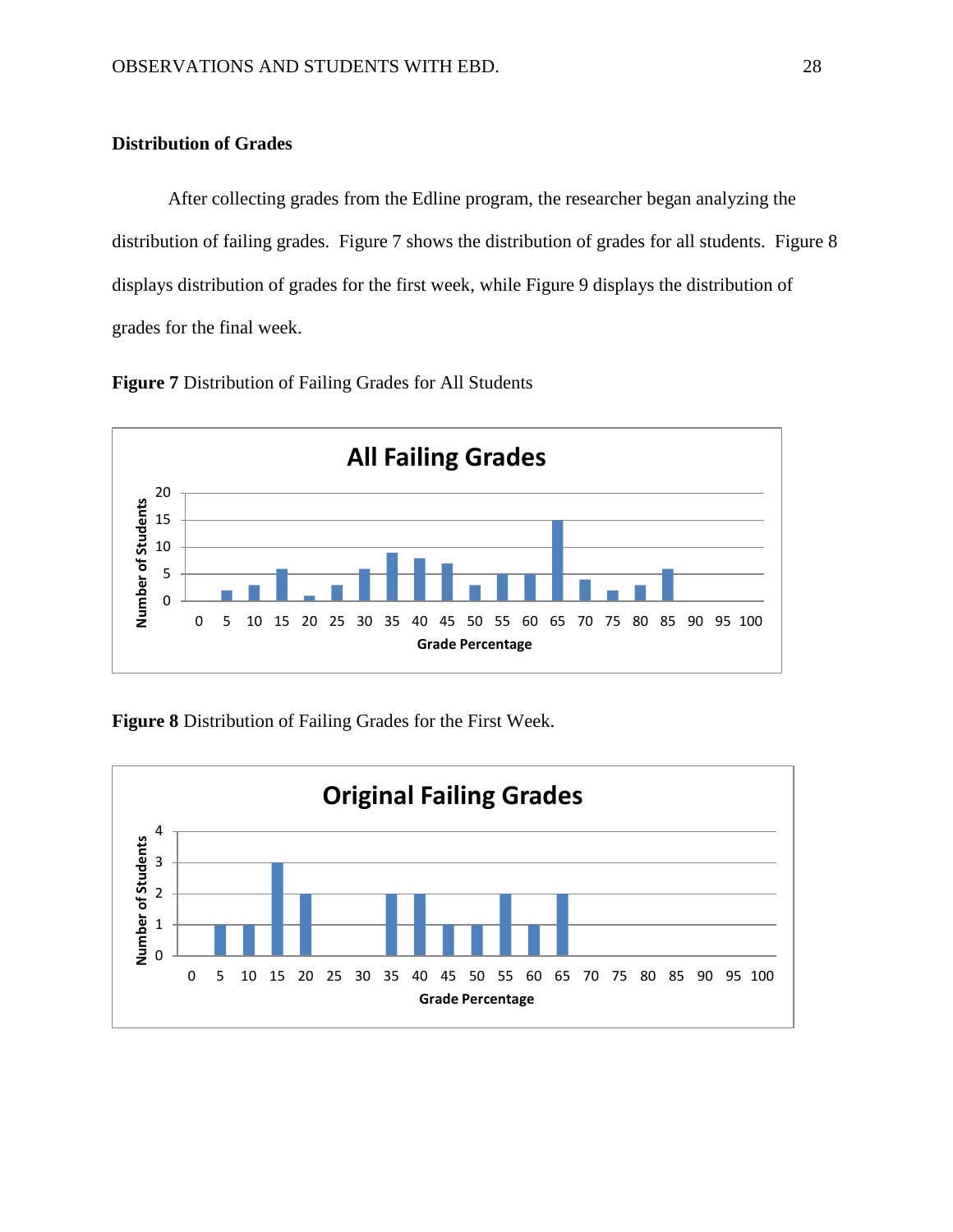

**Figure 9** Distribution of Final Grades.

# **Comparing data for Academic Achievement**

To answer the second research question, "How does the frequency of classroom observations affect students with emotional or behavioral disorders failing grades?" the researcher had to compare the increase/decrease in grades for control group with the change in grades for the target group to determine if there is a relationship with the frequency of observations and changes in grades. The mean change in grades for the control group was 2.3 and 10.8 for the target group. The standard deviation of the change in scores was 25.2 for the control and 26.7 for the target group. Table 5 illustrates the grades for the control group (two observations per failing class) and Table 6 shows the grades for the target group (four observations per failing class).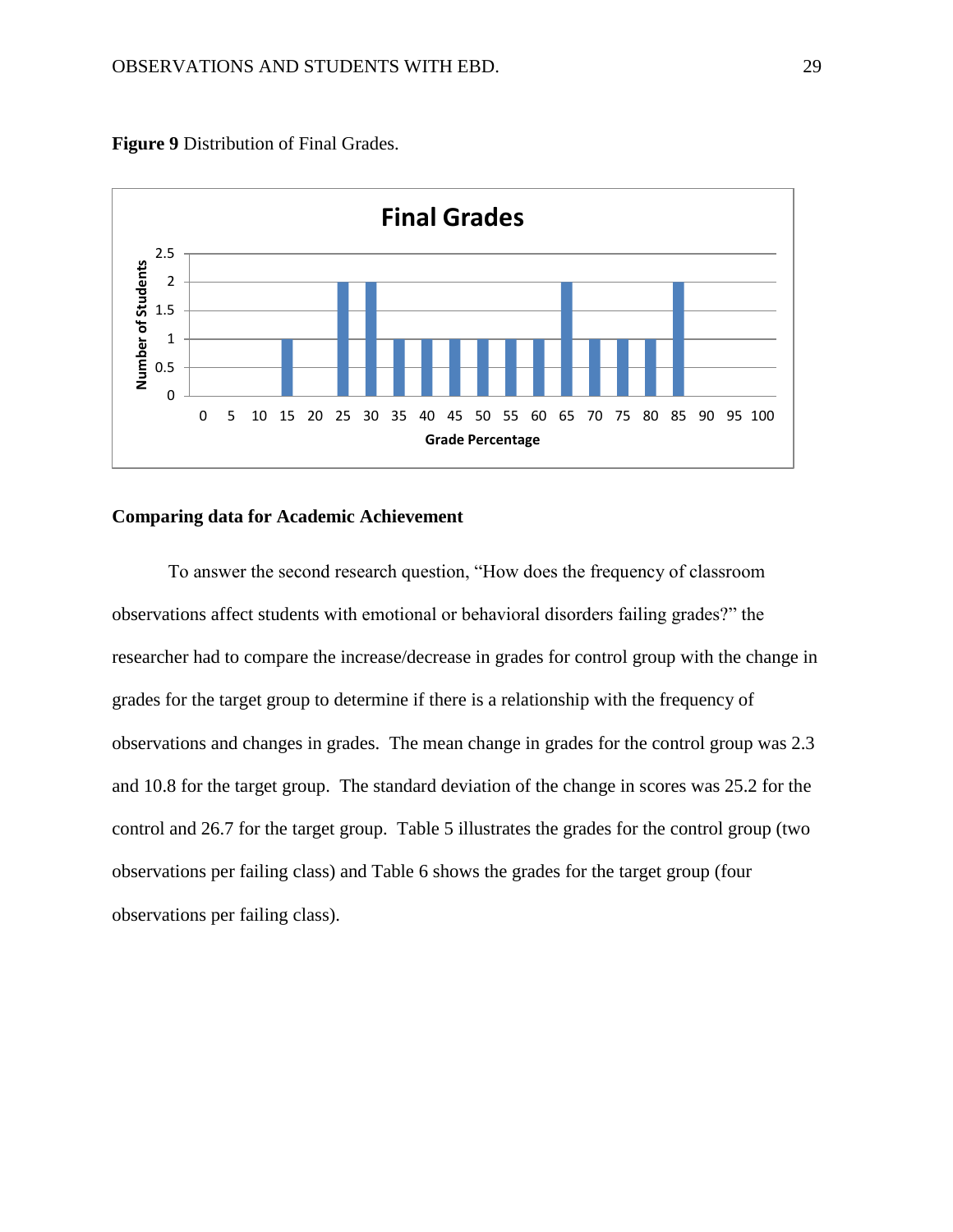# Table 5

# *Failing Grades for Control Group*

| # of<br>observations | <b>Student ID</b> | <b>Class</b>    | <b>Beginning</b><br><b>Grade</b> | <b>Ending</b><br>Grade | Gain/Loss<br><b>Grades</b> |
|----------------------|-------------------|-----------------|----------------------------------|------------------------|----------------------------|
| $\overline{2}$       | $9 - 2 - C$       | <b>Biology</b>  | 18.62                            | 10.9                   | $-7.72$                    |
| $\overline{2}$       | $9 - 2 - C$       | <b>Read 180</b> | 53.61                            | 6.51                   | $-47.1$                    |
| $\overline{2}$       | $9 - 2 - C$       | Math            | 12.72                            | 37.09                  | 24.37                      |
| $\overline{2}$       | $10 - 1 - C$      | Math            | 3                                | 10.5                   | 7.5                        |
| $\overline{2}$       | $10 - 1 - C$      | <b>Biology</b>  | 61.96                            | 76                     | 14.04                      |
| $\overline{2}$       | $10 - 1 - C$      | <b>History</b>  | 42.75                            | 31.57                  | $-11.18$                   |
| $\overline{2}$       | $11 - 1 - C$      | <b>English</b>  | 48.27                            | 83.29                  | 35.02                      |
| $\overline{2}$       | $12 - 2 - C$      | <b>English</b>  | 63.58                            | 67.04                  | 3.46                       |

Table 6

# Failing *Grades for Target Group*

| # of<br>observations | <b>Student ID</b> | <b>Class</b>   | <b>Beginning</b><br>Grade | <b>Ending</b><br><b>Grade</b> | Gain/Loss<br><b>Grades</b> |
|----------------------|-------------------|----------------|---------------------------|-------------------------------|----------------------------|
| $\overline{4}$       | $9 - 1 - T$       | <b>History</b> | 38.98                     | 55.53                         | 16.55                      |
| 4                    | $9 - 1 - T$       | <b>English</b> | 38.98                     | 54.04                         | 15.06                      |
| $\overline{4}$       | $9 - 1 - T$       | Math           | 17.11                     | 22.4                          | 5.29                       |
| $\overline{4}$       | $9 - 1 - T$       | <b>Science</b> | 34.67                     | 28.02                         | $-6.65$                    |
| $\overline{4}$       | $10-2-T$          | Science        | 57.56                     | 82.54                         | 24.98                      |
| 4                    | $11 - 2 - T$      | Math           | 6.06                      | 64.11                         | 58.05                      |
| $\overline{4}$       | $11 - 2 - T$      | <b>Biology</b> | 52.81                     | 11.77                         | $-41.04$                   |
| 4                    | $11 - 2 - T$      | Earth          | 11.66                     | 28.08                         | 16.42                      |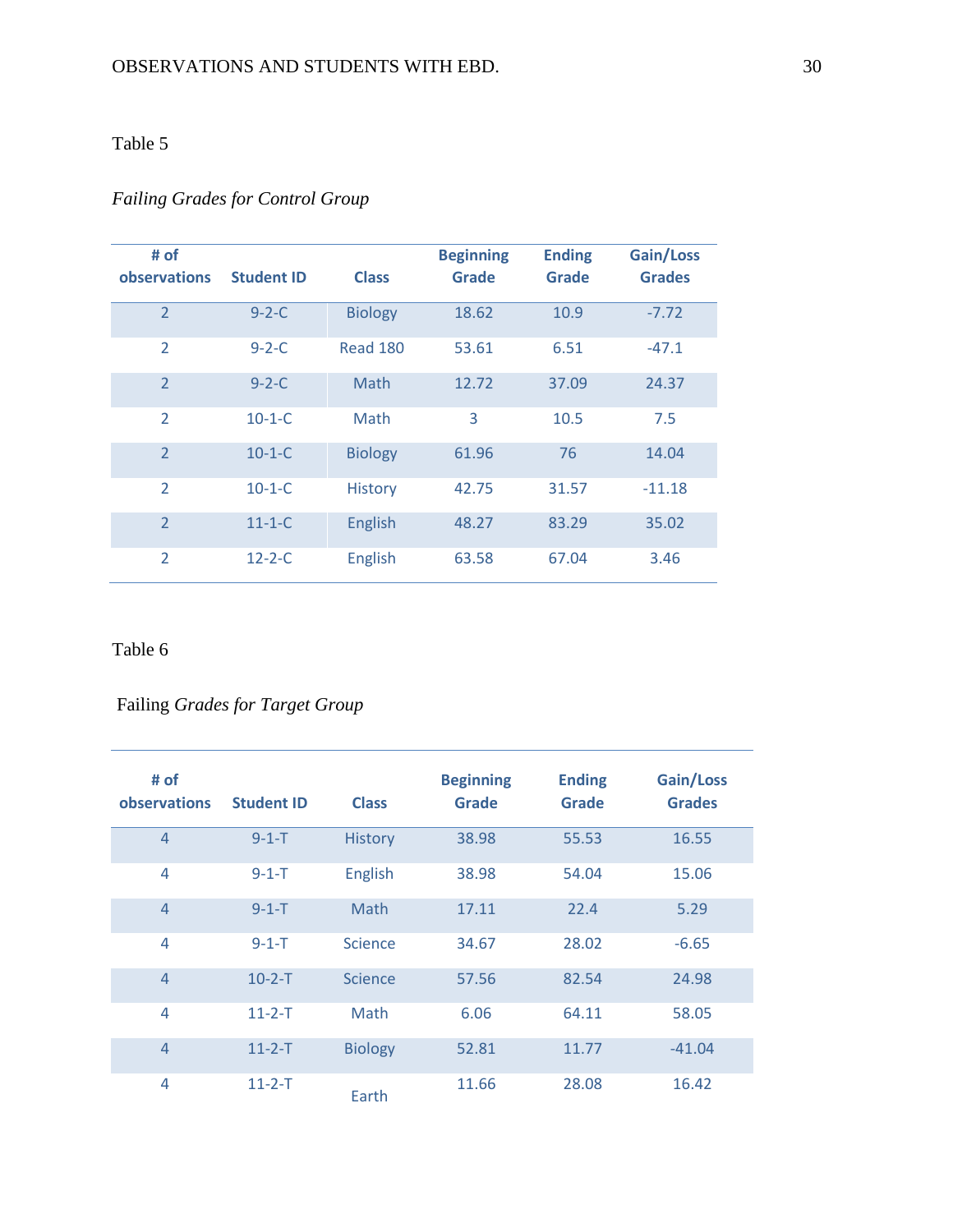|   |              | <b>Science</b>   |       |       |       |
|---|--------------|------------------|-------|-------|-------|
| 4 | $12 - 1 - T$ | <b>History</b>   | 31.39 | 20.39 | $-11$ |
| 4 | $12 - 1 - T$ | Earth<br>Science | 11.66 | 42.03 | 30.37 |

After discovering the distribution of scores, mean, and standard deviation, the researcher compiled data to determine the level of relationship between the frequency of observations and the change in grades. This was completed by attaining the correlation coefficient. The correlation coefficient was  $r=16967$ , which indicates that there is a low degree of correlation between the frequency of observations and the improvement of failing grades. Table 4 (displayed earlier) explains the degrees of correlation.

After gathering the correlation coefficient, the researcher was able to determine the results of the first research question, "How does the frequency of classroom observations affect students with emotional or behavioral disorders failing grades?" The hypothesis that "Academic achievement will increase as the frequency of observations increase" is supported by the data collected, although this relationship is weak. Possible explanations for the results of the data collected will be discussed in Chapter 5.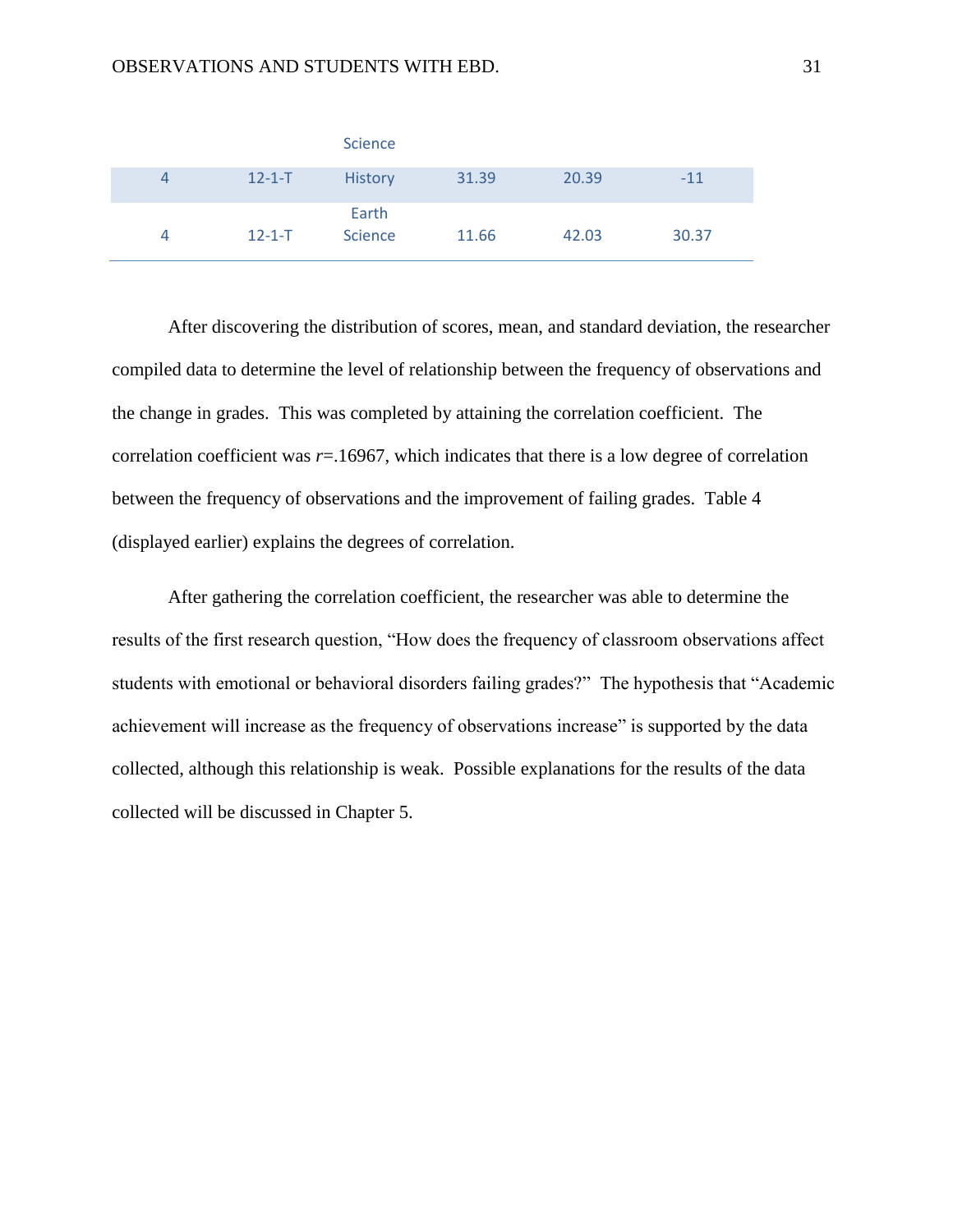#### **Chapter 5: Discussion**

The purpose of this study was to investigate the relation between the number of classroom observations of students with emotional/behavioral disorders (EBD) and their academic success. This chapter includes the following sections: a) interpretation of results, b) limitations of the study, and c) questions for future research.

#### **Summary of Results**

**Observation Scores.** The first hypothesis of this study was, "Observation scores will increase as the frequency of observations increase." According to the correlation coefficient, there is a low degree of correlation between the frequency of observations and observation scores, although the relationship is very weak. Increasing the number of observations did increase the observation scores. Both the control and target groups' data suggest that when any observations were performed, a natural increase of the total scores will typically take place. The control group saw a total increase of 2.38 points after two observations, while the target group increased 15.28 points after 4 observations.

When looking at the groups individually, the natural increase of scores is a little less evident. In the control group, one of the four students increased their observation score and two of the four students scored lower. This data suggests that more students in the control group had decreasing scores than increasing scores. In the target group, two of the four students increased their observation score whereas one of the four decreased their observation score. More students in the target group were positively affected when additional observations took place.

Considering the correlation coefficient and the comparison of the control and target group, there seems to be a positive relationship between the scores and the frequency of the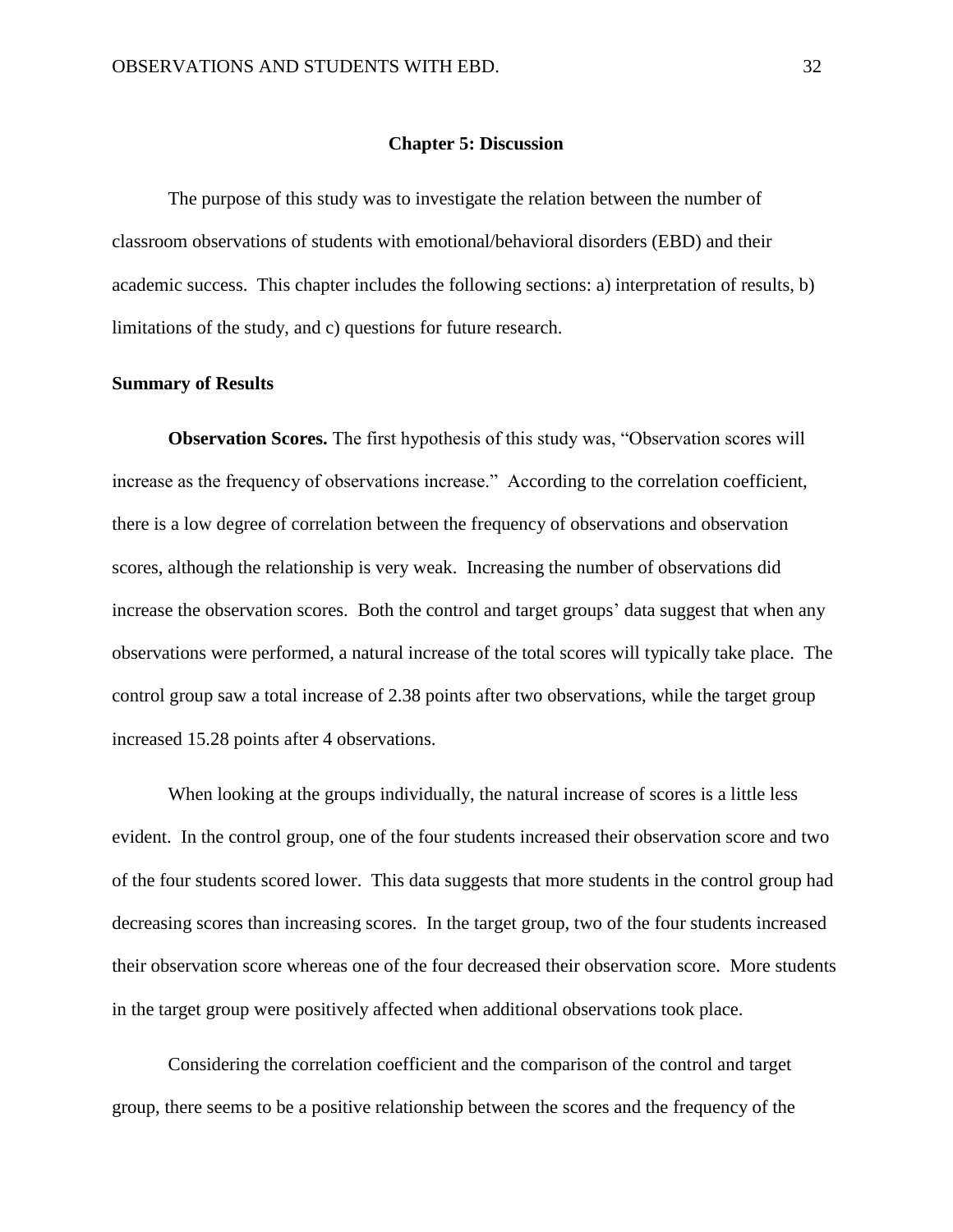observations; however, the data does not present the magical number of observations that would be most effective and time efficient. The amount of increase indicates that observing students in the classroom setting does help, but does the amount prove to be worth the time required to complete the additional observations? The answer remains somewhat unclear.

**Academic Achievement.** The second hypothesis of this study was, "Academic achievement will increase as the frequency of observations increase." According to the correlation coefficient, there was a low degree of correlation between the frequency of observations and academic achievement, although the relationship is weak. When the number of observations increased so did the failing grades. When comparing the change in grades for the control group and the target group, some differences were apparent.

Both the control and target group grades suggest that any observations will improve grades. As a whole, the control group increased their grades by a total of 18.39 percentage points in 8 classes they were failing. The target group increased their grades by a total of 108 percentage points in 10 classes they were failing. The mean increase of improvement for the control group was 2.29 whereas the target group's mean increase was 10.8. One student from each group improved their grades enough to not be considered failing. This data suggests that students who received four observations improved their grades more than students who received two observations; however, only one student in each group improved their failing grades to passing.

When looking at the individuals within the groups, the increases in scores were apparent. Out of the four students in the control group, two increased their grades and two decreased their grades. This data suggests that half of the students in the control group improved their grades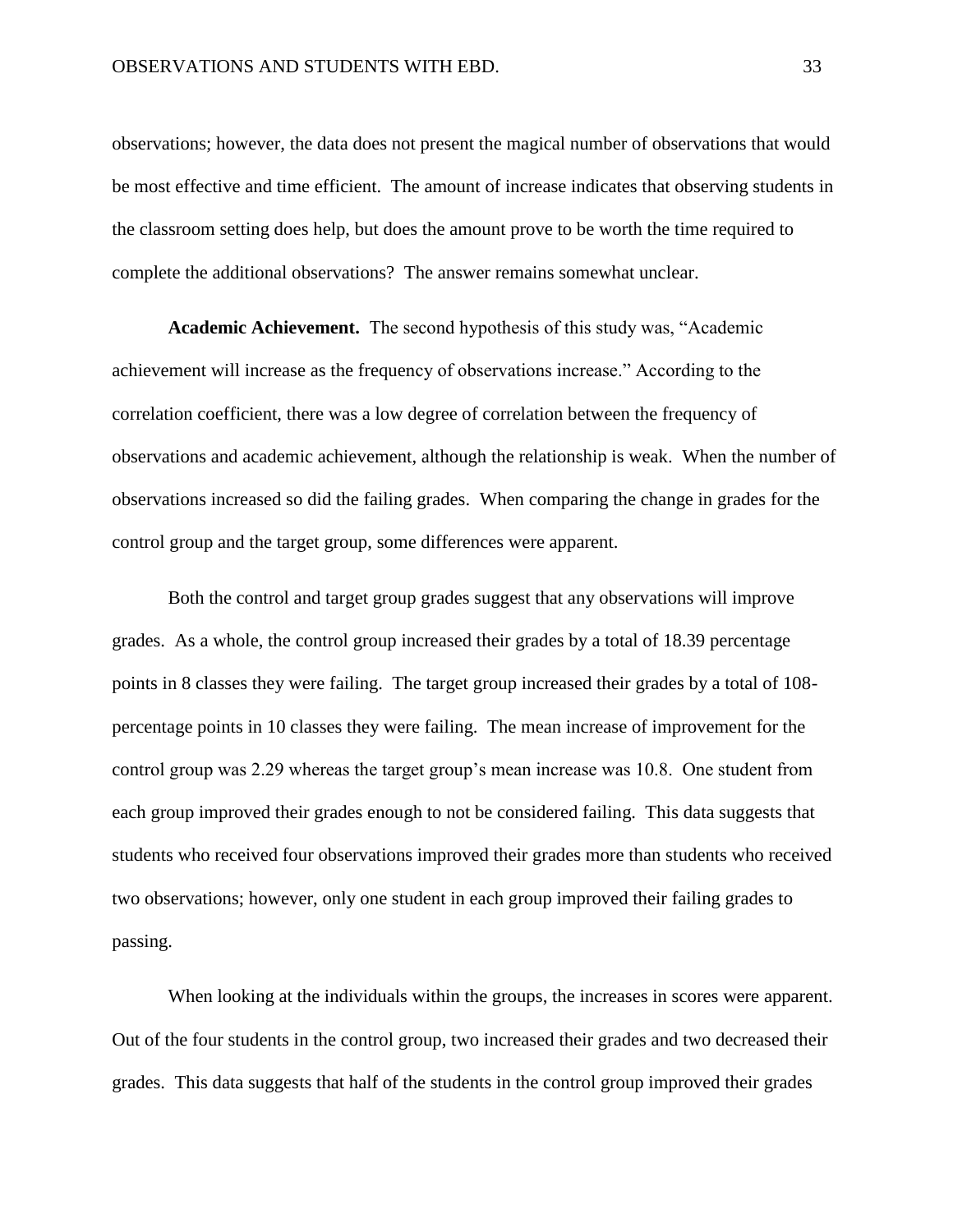and half of the students decreased their grades. Out of the four students in the target group, all four improved their grades. This data indicates that when given additional observations, more students will improve their grades.

Considering the correlation coefficient and the comparison of the control and target group, there seems to be a positive relationship between the frequency of observations and the grades; however, the data does not present the magical number of observations that would be most effective and time efficient. The amount of increase indicates that observing students in the classroom setting does help. It appears that increasing the frequency of observations has a greater impact on grades than observation scores does the amount of improvement worth the time required to complete the additional observations? The answer depends on how much time the teacher has available.

## **Limitations**

Although the results of the study suggest that increasing observations improves observation scores and grades, there are a multitude of limitations to this study that are noted below.

**Number of participants and Length of Data Collection.** This study was conducted on eight high school aged students with emotional or behavioral disorders. The number of participants is a small representation of students with behavioral disorders in high school students across the United States. Including additional students would have produced more data concerning grades and observation scores. More data would have allowed for more accurate comparisons and more accurate data.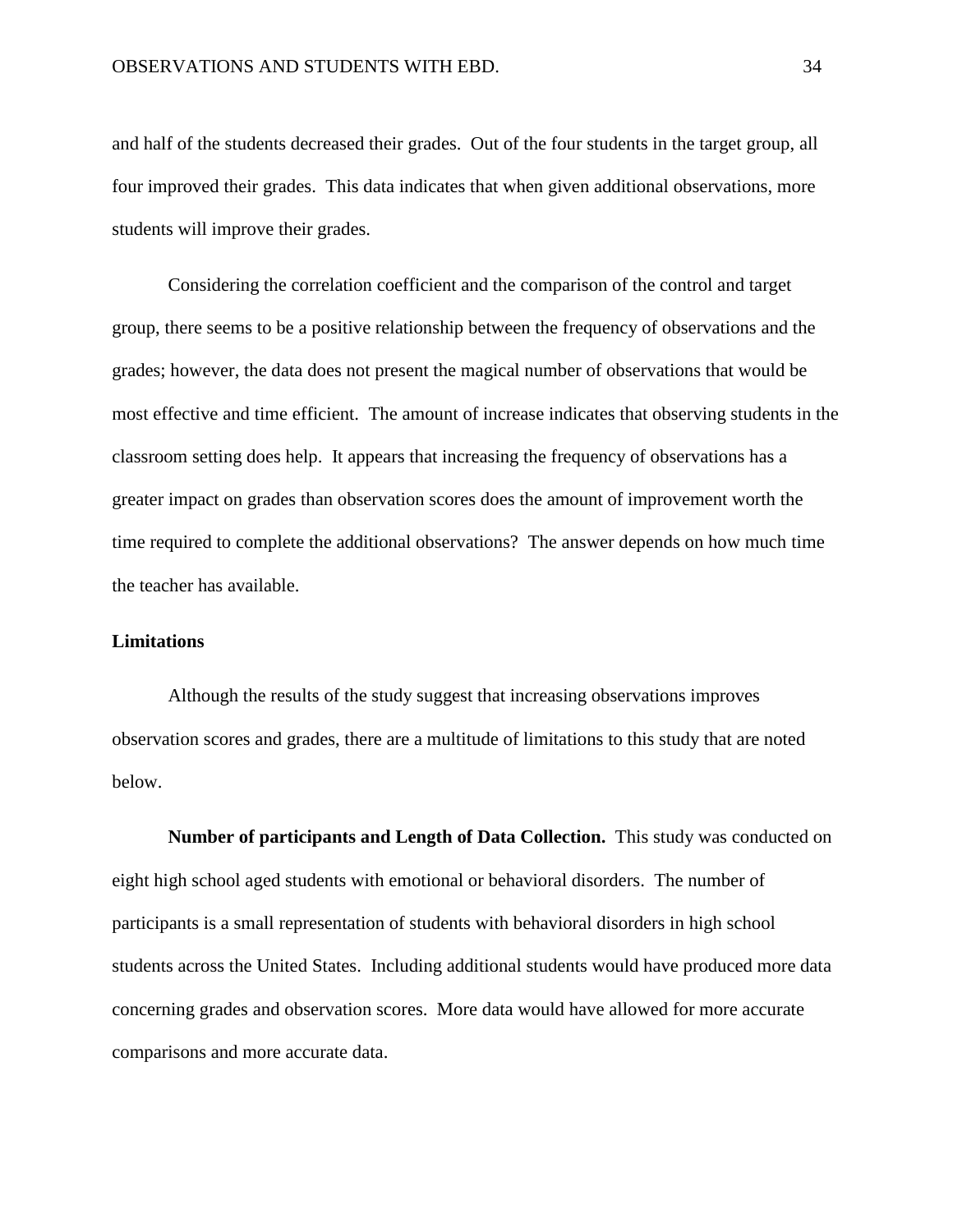The window of time provided for observations was also too little. The observations took place during the month of March. Data that are more accurate would have been collected if additional time were allotted. This is especially true when considering grades. During some parts of the school year, students are more eager to complete work and improve their grades. Students may increase their effort during times that semester tests are due or at the end of a grading period. Differing levels of interest and effort from the students may provide inaccurate information. When the amount of time spent on collecting data is limited to one month, an accurate assessment of data may be skewed.

**Type of grades.** Only the student's failing grades were considered during data collection and analysis. This study did not consider information on grades that were D's or better. Without including this information, it is difficult to determine if the observations had an effect on all grades. Although improving failing grades is the most important data, non-failing grades must also be considered.

**Edline Reports.** There were also limitations when considering the Edline reports. These reports were very helpful in giving grades at a particular time, but cannot be considered completely accurate. Teachers of the students included in this study are required to upload current information to Edline on a weekly basis, but often times this does not occur. For various reasons, teachers are not able to put the most current information on the reports. This causes the data collected for the grades to be inaccurate.

**Location of Students.** As mentioned earlier in the report, students with emotional and behavioral disorders are often removed from their classroom and sent to resource rooms or other locations because of their troubled behavior. This happened to three of the students during the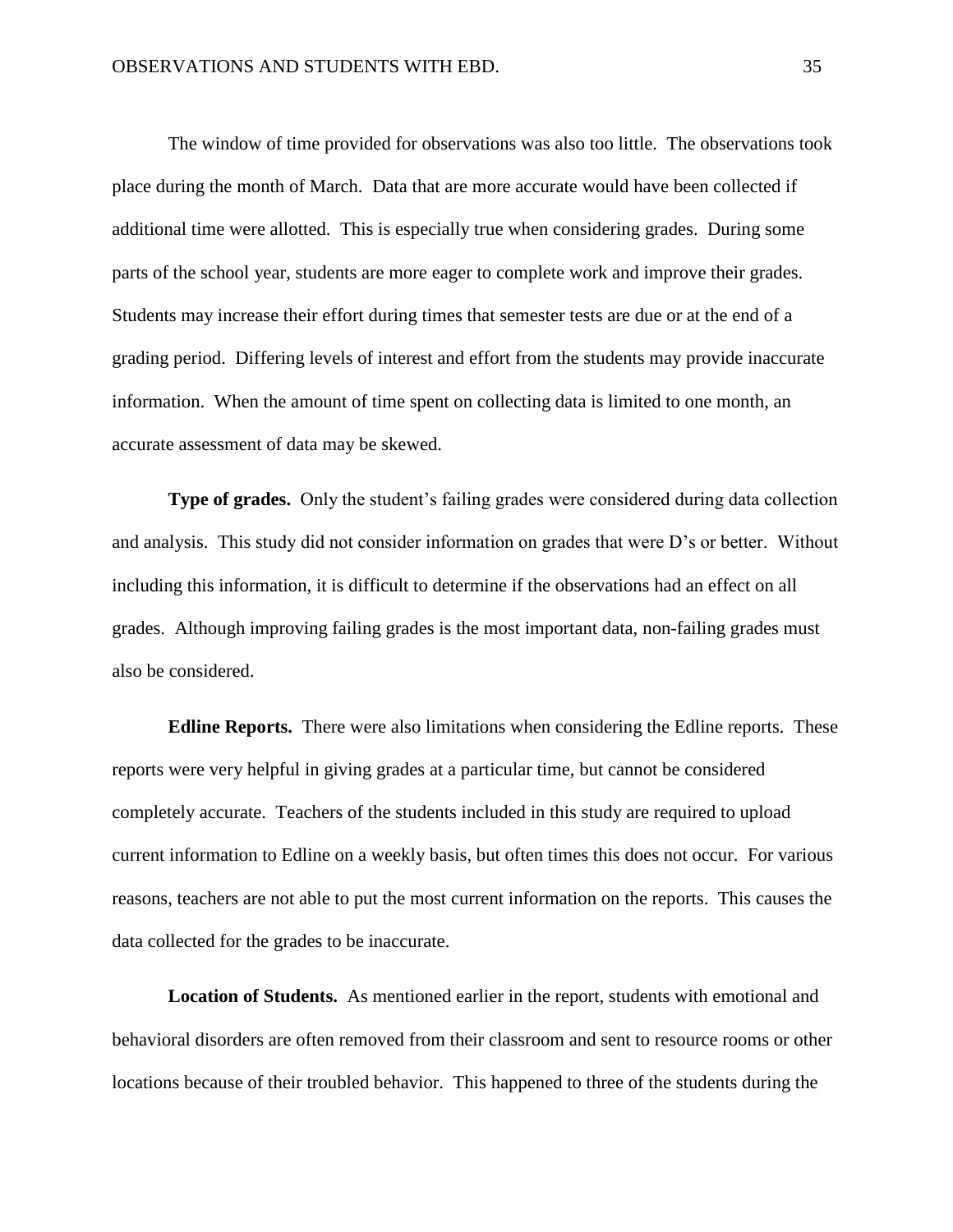study. This created a problem because the researcher had to alter the predetermined schedule. The change in schedule created discrepancy in the timing of the data collection. For example, student 9-1-T was removed from a class and given two days of in-school suspension during the third week of observations. The researcher had to reschedule one of the observations. The researcher completed two observations in the final week and none in the third week. This could allow for misrepresentation on the effect observations had on his score for that week. More time to complete observations (as mentioned earlier) would have provided more flexible scheduling and reduced the effect

## **Questions For Future Research**

This study attempted to determine if the number observations had a relationship on observation scores and grades. Making additional observations was reviewed but reducing the number of observations was not considered. Removing observations was not considered in this study because the researcher felt that it would be unethical to remove services from a group of students with EBD that typically receive them. For future research, an experiment design that did not provide observations could be completed on a group of students with EBD that typically do not require observations. This might provide a more statistically accurate result while remaining ethical.

The students included in this study represented high school-aged students. Students from grades nine through twelve were equally represented, but no data was collected on middle school-aged or elementary-aged students. Future research could involve students with EBD from all ages to determine if there is a relationship between observations, observations scores, and grades.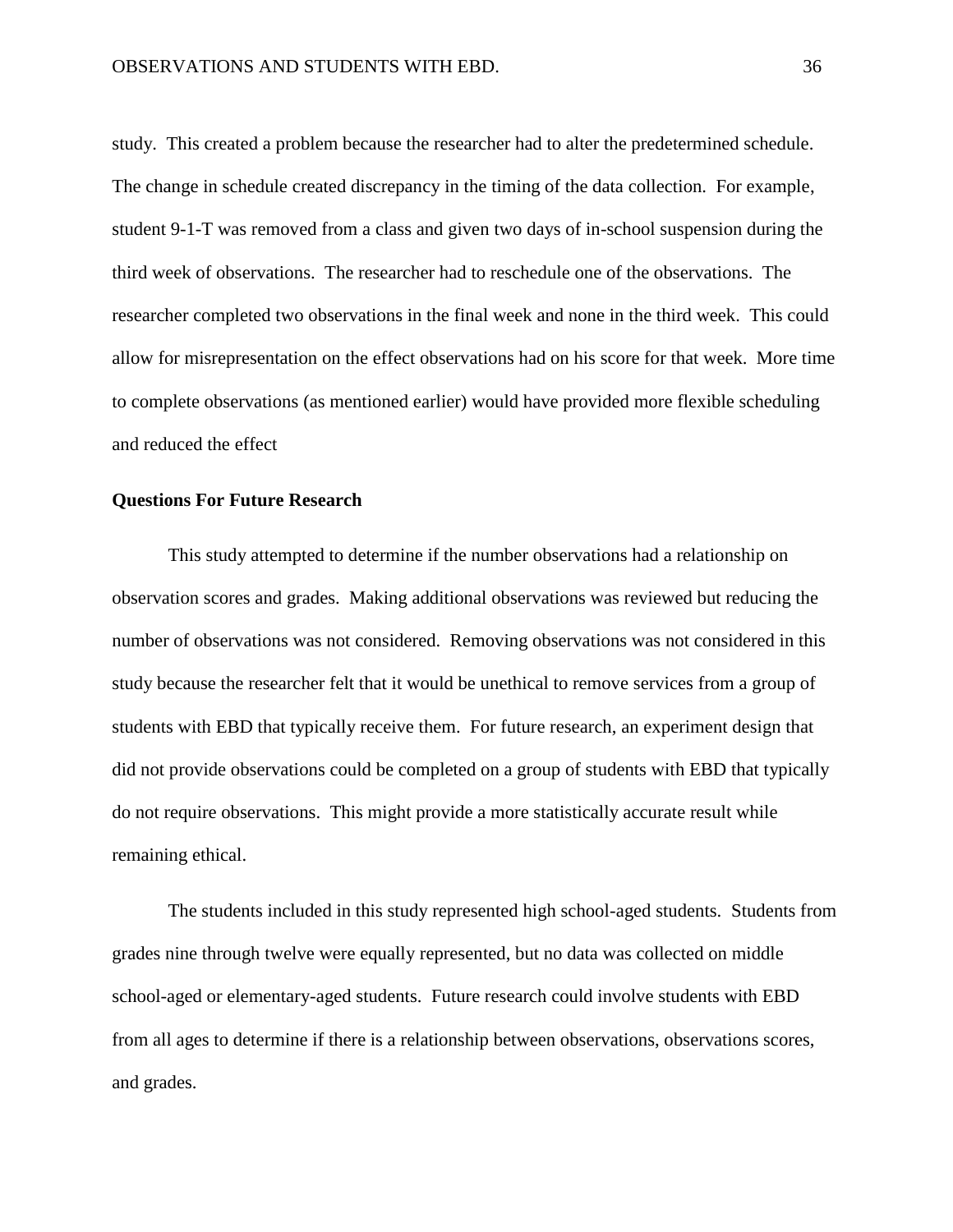This study focused on observations of students with EBD but additional research could be conducted on students with other exceptionalities. Students with Specific Learning Disabilities, Intellectual disabilities, and other exceptionalities could be included in future research. All special education teachers, not just teachers of students with EBD, would benefit from the information provided from this type of research.

## **Conclusion**

The results of this study support the first hypothesis that observation scores will increase as the frequency of classroom observations increase. Students in the target group had higher observation scores as additional observations were performed than students in the control group. The correlation was considered low but there appears to be a positive relationship between the frequency of observations and observation scores.

The results of this study also support the second hypothesis that academic achievement will increase as the frequency of observations increase. Students in the target group received higher grades from their classes after additional observations than students in the control group. The correlation was considered to be low but there appears to be a positive relationship. It is difficult to say, however, if the amount of improvement is significant enough for teachers to use this strategy. The results also do not provide information on whether observations should be used as a time-efficient tool to improve behaviors and grades. What the results do suggest is that observations could be used to improve behavior and grades.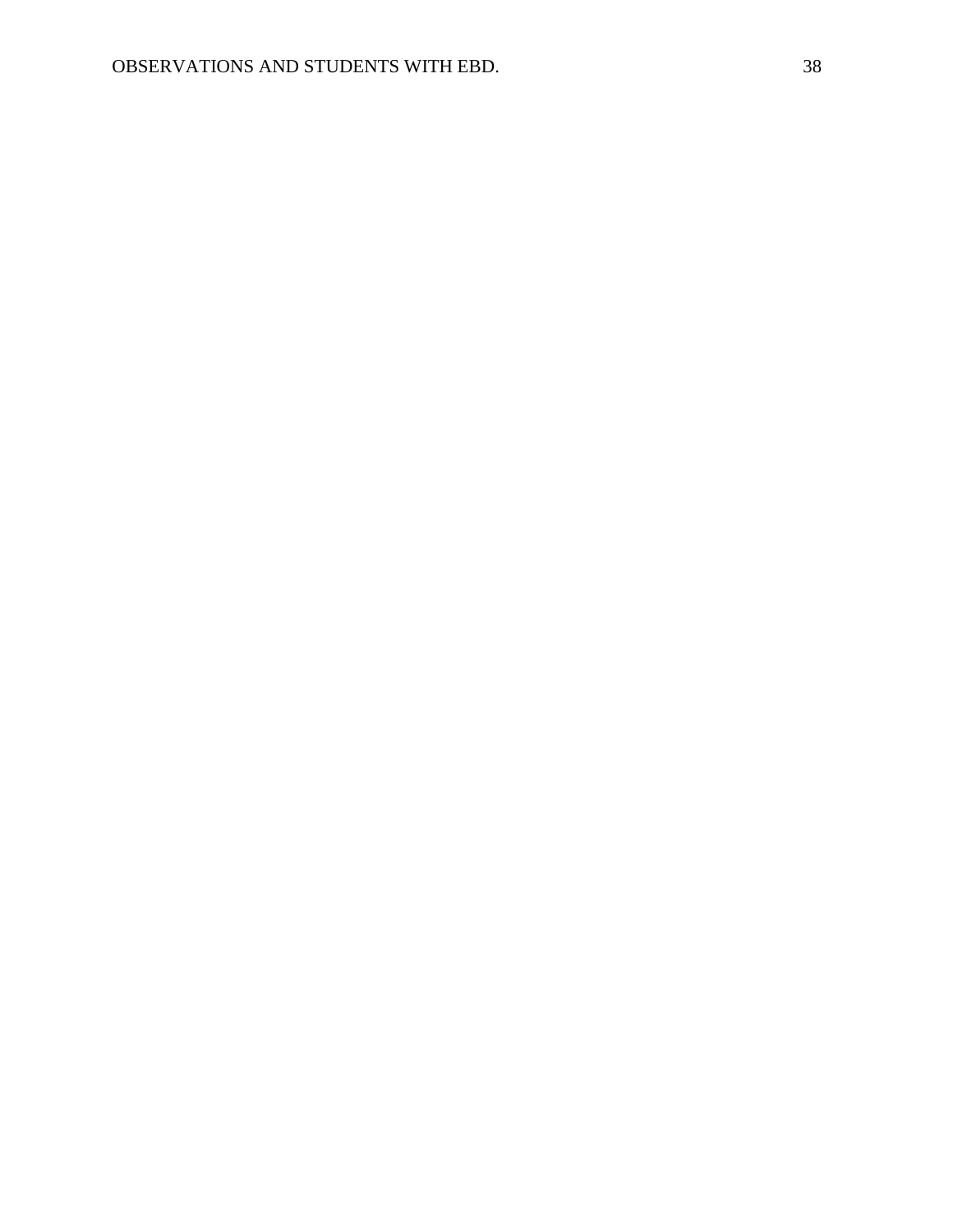#### References

- Adamson, R. M., & Wachsmuth, S. T. (2014). A Review of Direct Observation Research within the Past Decade in the Field of Emotional and Behavioral Disorders. *Behavioral Disorders, 39*(4), 181-189.
- Association for Positive Behavior Support (2007). Glossary of Terms. Retrieved from [http://www.apbs.org/new\\_apbs/files/Overall%20Glossary.pdf](http://www.apbs.org/new_apbs/files/Overall%20Glossary.pdf)
- Bower, E. M. (1959). THE emotionally handicapped CHILD AND THE SCHOOL An Analysis of Programs and Trends. *Exceptional Children, 26*(4), 182-188.
- David Ferguson, T., Briesch, A. M., Volpe, R. J., & Daniels, B. (2012). The influence of observation length on the dependability of data. *School Psychology Quarterly, 27*(4), 187-197. doi: 10.1037/spq0000005
- Farley, C., Torres, C., Wailehua, C.-U. T., & Cook, L. (2012). Evidence-Based Practices for Students With Emotional and Behavioral Disorders: Improving Academic Achievement. *Beyond Behavior, 21*(2), 37-43.
- Jolivette, K., Scott, T. M., Nelson, C. M., Disabilities, E. C. o., & Gifted Education, R. V. A. (2000). *The Link between Functional Behavioral Assessments (FBAs) and Behavioral Intervention Plans (BIPs). ERIC Digest E592*.
- LaVigna, G. W., & Willis, T. J. (2012). The efficacy of positive behavioral support with the most challenging behavior: The evidence and its implications. *Journal Of Intellectual & Developmental Disability*, *37*(3), 185-195. doi:10.3109/13668250.2012.696597
- Merrell, K. W., & Walker, H. M. (2004). Deconstructing a Definition: Social Maladjustment versus Emotional Disturbance and Moving the EBD Field Forward. *Psychology in the Schools, 41*(8), 899-910.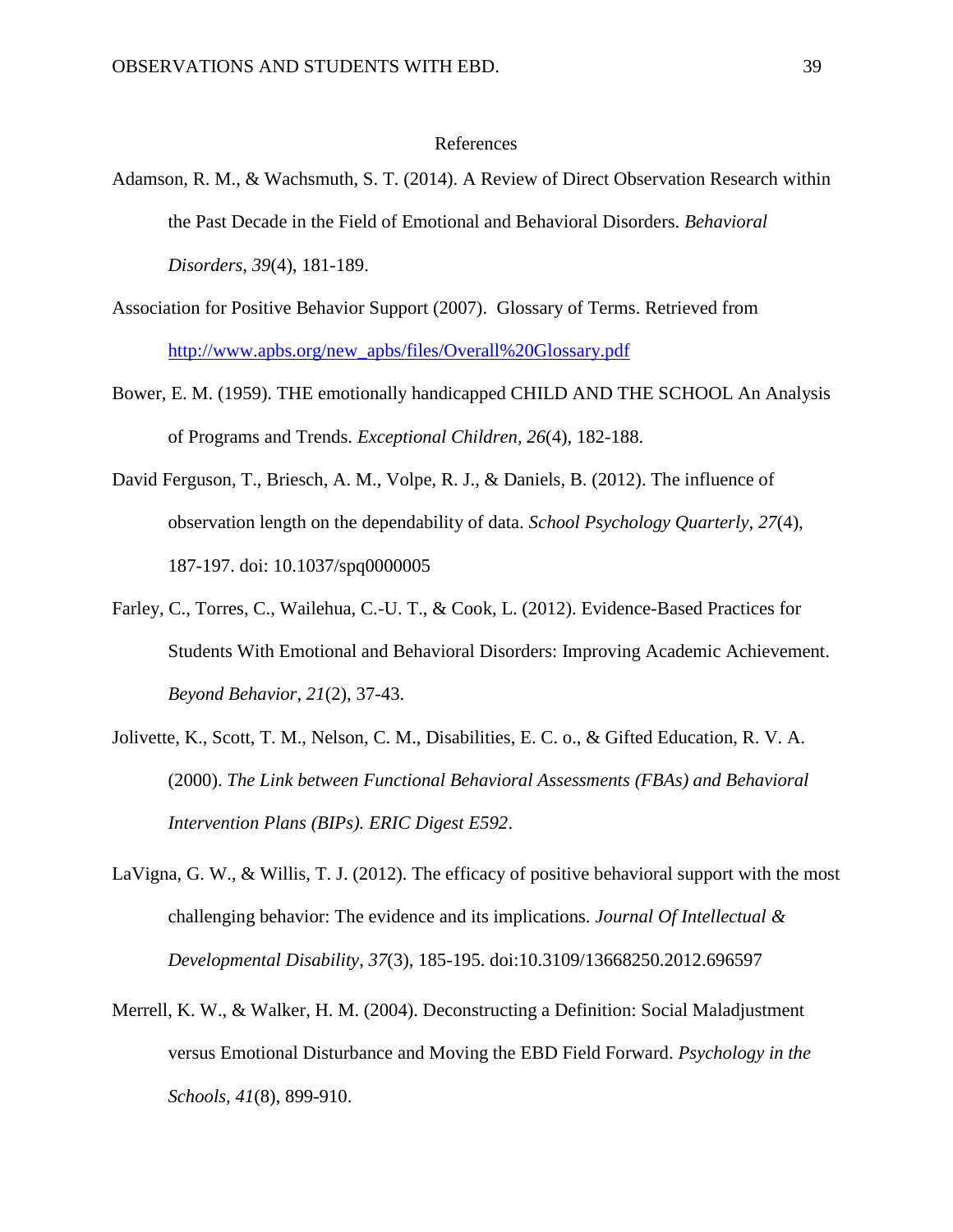- National Center for Education Statistics, U.S. Department of Education. (2013). *Digest of education statistics 2013* (table204.30). Retrieved from http://nces.ed.gov/programs/digest/d13/tables/dt13\_204.30.asp
- O'Neill, S., & Stephenson, J. (2009). Teacher Involvement in the Development of Function-Based Behaviour Intervention Plans for Students With Challenging Behaviour. *Australasian Journal of Special Education, 33*(1), 6-25. doi: 10.1375/ajse.33.1.6
- Simpson, G., Cohen, R., Pastor, P., & Reuben, C. (2008). Use of mental health services in the past 12 months by children aged 4-17 years: United States, 2005-2006. *NCHS Data Brief*, (8), 1-8.
- WVDE. (2012). Regulations for the Education of Students with Exceptionalities,. In WVDE (Ed.).
- WVDE. (2013). Hand in Hand, Guidance for West Virginia Parents,. In WVDE (Ed.), (pp. 30).
- WVDE (2012), definition of Emotional/Behavioral Disorder. Retrieved from <https://wvde.state.wv.us/spl/Documents/Policy2419Effective7-1-12.pdf>
- Zirkel, P. A. (2011). State Special Education Laws for Functional Behavioral Assessment and Behavior Intervention Plans. *Behavioral Disorders, 36*(4), 262-278.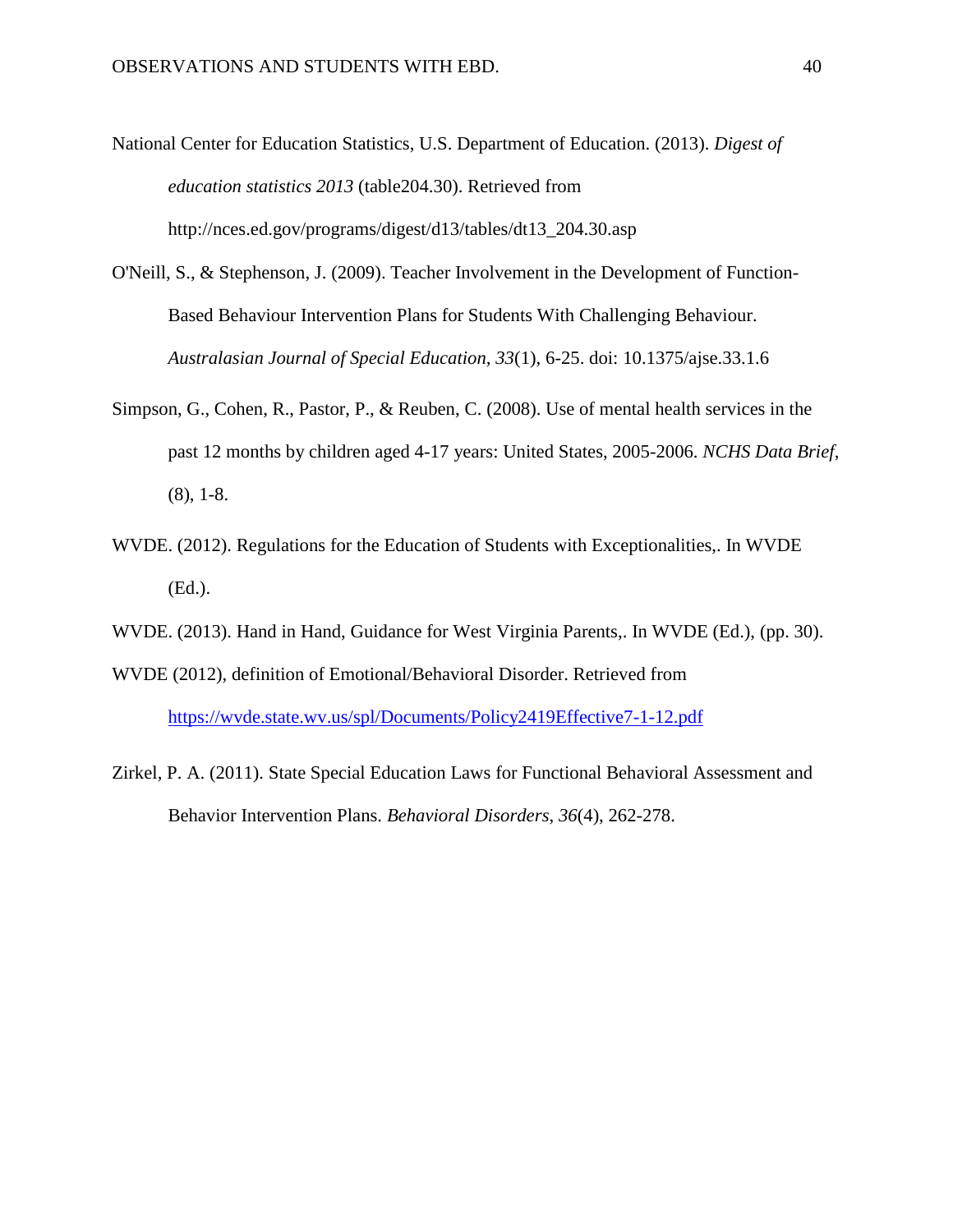**APPENDICES**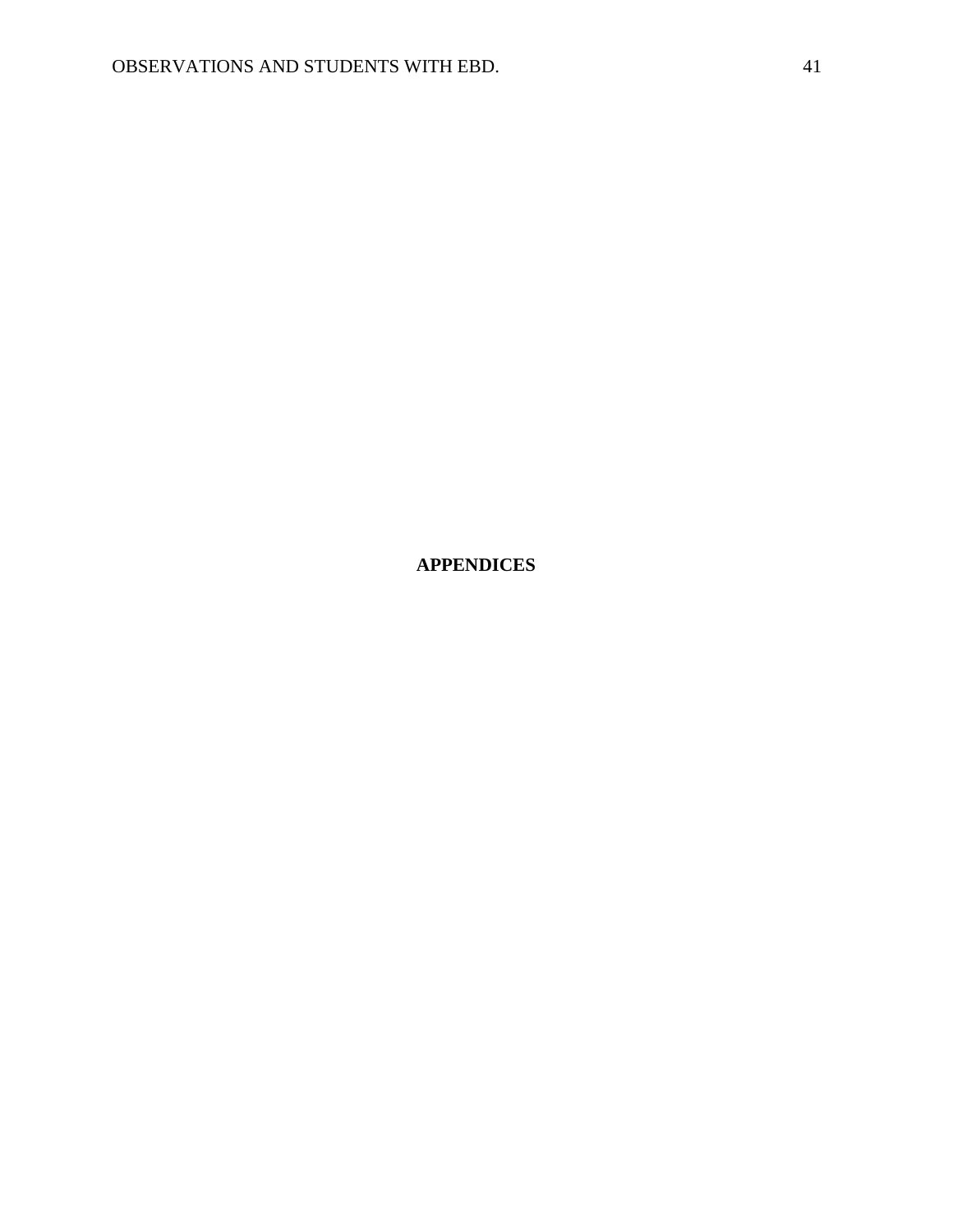# **Appendix A. Observation Form**

Successful Classroom Correlates

 $NAME:$ 

This is a point system check-list, both academically and behavioral, which profiles student tendencies in a classroom environment. The results may be used as a rewards system component and an instrument to identify and correct undesirable traits in the learning process.

Student behaviors are defines in five basic correlates to be observed during the classroom visit. Scores shall be recorded in all these areas using an assigned numerical value of one (1) point for "yes " responses and two (2) points for "no" responses to each indicator within the behavior/correlate box. Scores are then recorded with tabulations determining a final score.

The scoring range is as follows:

13-22 (9 pts) =Conferencing – BD instructor and student = Positive Reinforcement.

23-26 (4pts) = Conferencing – BD, classroom teacher, and student = Proactive Intervention.

27-36 (9pts) = Conferencing – BD, classroom teacher, principal, student, and parent = Action Plan and Consequences.

**\***= Note: Any "no" response in this indicator, regardless of the total score, requires a meeting with the BD specialist, teacher, and student.

|         | On Time for           | <b>Prepared for class</b> | <b>Work Ethic</b>         | Stays on task            | Part.        | Total        | <b>Dates</b>  |
|---------|-----------------------|---------------------------|---------------------------|--------------------------|--------------|--------------|---------------|
| Teacher | class                 | Pencil<br>Yes<br>No       | Yes<br>On task<br>No      | Yes Open book<br>No      | in           | Score        | Confer.       |
|         | $Yes$ <sub>___</sub>  | No<br>Paper<br>Yes        | Yes no min infractions No | Yes Follow directions No | class        |              |               |
| Period  | No l                  | Yes Homework No           | Yes Mods not needed No    | Yes Head up/Alert No     | $\mathsf{Y}$ |              | $\_$ Par./Tea |
|         | <b>Complete BR</b>    | Yes Textbook No           | Yes not disruptive No*    | Yes Note taking<br>No    |              |              |               |
| Class   | Yes                   | Yes Notebook No           | Yes not disrespectful No* | Yes Time on task No      | $\mathsf{N}$ |              | Sch./Par.     |
|         | $No$ <sub>____</sub>  |                           |                           |                          |              |              |               |
| Date    |                       |                           |                           |                          |              |              |               |
|         | On Time for           | <b>Prepared for class</b> | <b>Work Ethic</b>         | Stays on task            | Part.        | Total        | <b>Dates</b>  |
| Teacher | class                 | Yes Pencil<br>No          | Yes<br>No<br>On task      | Yes Open book No         | in           | Score        | Confer.       |
|         | $Yes$ <sub>____</sub> | Yes Paper<br>No           | Yes no min infractions No | Yes Follow directions No | class        |              |               |
| Period  | No l                  | Yes Homework No           | Yes Mods not needed No    | Yes Head up/ Alert No    | $\mathsf{I}$ |              | Par./Tea      |
|         | <b>Complete BR</b>    | Yes Textbook No           | Yes not disruptive No*    | Yes Note taking No       |              |              |               |
| Class   | Yes                   | Yes Notebook No           | Yes not disrespectful No* | Yes Time on task No      | $-^N$        |              | Sch./Par.     |
|         | $No$ <sub>____</sub>  |                           |                           |                          |              |              |               |
| Date    |                       |                           |                           |                          |              |              |               |
|         | On Time for           | <b>Prepared for class</b> | <b>Work Ethic</b>         | Stays on task            | Part.        | <b>Total</b> | Dates         |
| Teacher | class                 | Yes Pencil<br>No          | No<br>On task             | Yes Open book No         | in           | Score        | Confer.       |
|         | Yes ____              | No<br>Yes Paper           | Yes no min infractions No | Yes Follow directions No | class        |              |               |
| Period  | No l                  | Yes Homework No           | Yes Mods not needed No    | Yes Head up/Alert No     | $\mathsf{Y}$ |              | Par./Tea      |
|         | <b>Complete BR</b>    | Yes Textbook No           | Yes not disruptive No*    | Yes Note taking<br>No    |              |              |               |
| Class   | Yes                   | Yes Notebook No           | Yes not disrespectful No* | Yes Time on task No      | $\mathbf{N}$ |              | Sch./Par.     |
|         | $No$ <sub>____</sub>  |                           |                           |                          |              |              |               |
| Date    |                       |                           |                           |                          |              |              |               |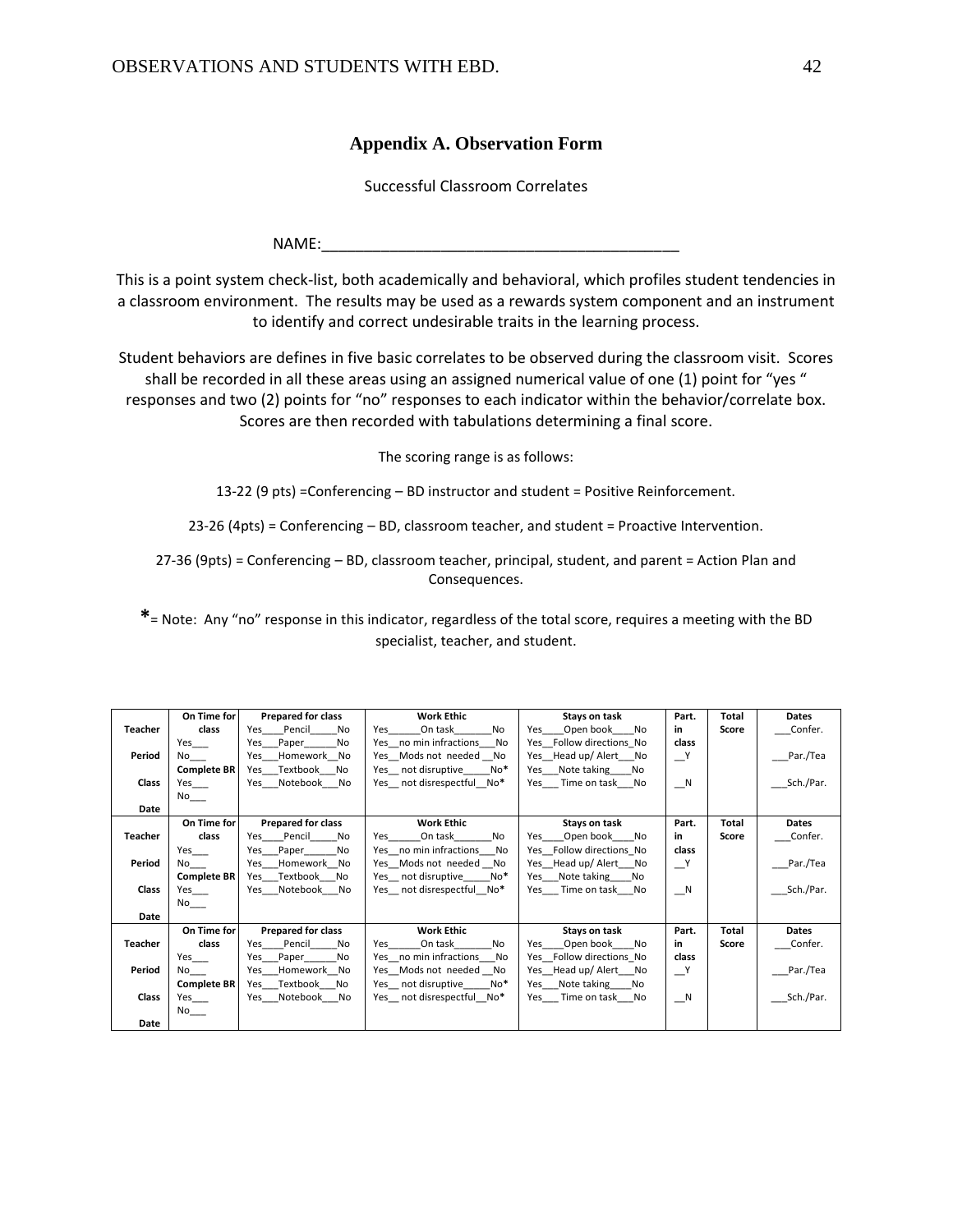# **Appendix B. Sample Edline Progress Report**

Edline Progress Report For \_\_\_\_\_\_\_\_\_\_\_\_\_\_\_\_\_\_\_\_\_\_\_\_\_\_\_\_\_\_\_\_

| Grade Level:

BIOLOGY |Teacher:

Overall Average: 48.94

Overall Grade: F

# Semester 2 | Average: 48.94 |Grade: F

## Assignments

| Name      | Date    | Category  | Weight | Possible |
|-----------|---------|-----------|--------|----------|
| PP        | 1/23/15 | $* *$     | 150.00 | 150.00   |
| <b>XC</b> | 1/26/15 | $* *$     | 0.00   | 0.00     |
| HW        | 2/2/15  | $* *$     | 14.00  | 14.00    |
| HW        | 2/3/15  | $* *$     | 20.00  | 20.00    |
| HW        | 2/11/15 | <b>HW</b> | 20.00  | 20.00    |
| Quiz      | 2/20/15 | Quiz      | 100.00 | 100.00   |
| HW        | 2/25/15 | $* *$     | 12.00  | 12.00    |
| HW        | 3/2/15  | $* *$     | 15.00  | 15.00    |
| HW        | 3/15/15 | $* *$     | 20.00  | 20.00    |
| <b>HW</b> | 3/17/15 | $***$     | 50.00  | 50.00    |
| HW        | 3/24/15 | $* *$     | 18.00  | 18.00    |
| Lab       | 3/26/15 | $* *$     | 0.00   | 0.00     |
| HW        | 3/30/15 | $* *$     | 20.00  | 20.00    |
| Quiz      | 4/3/15  | $* *$     | 100.00 | 100.00   |